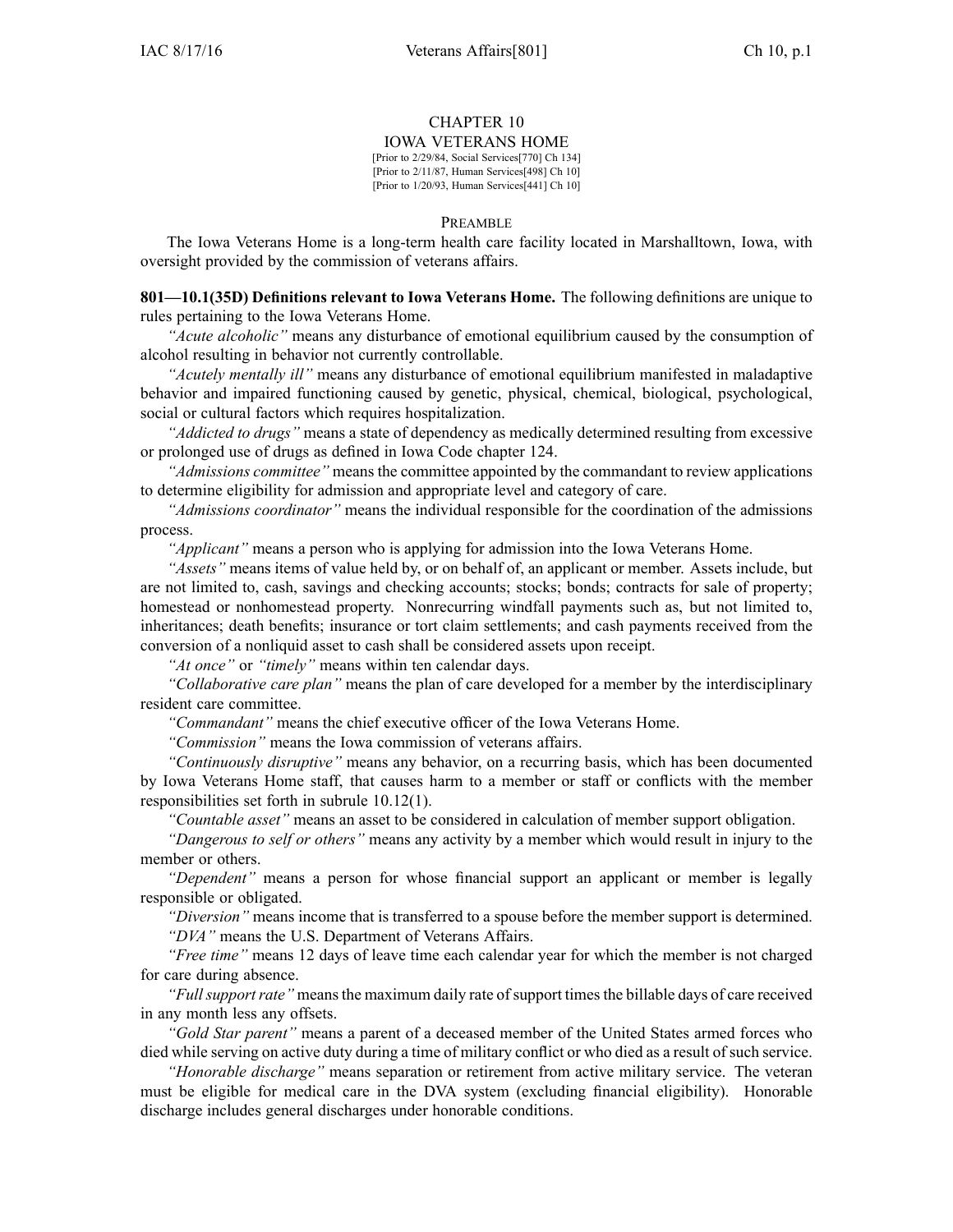*"Income"* means money gained by labor or service, or money paid periodically to an applicant or member. Income includes, but is not limited to, disability, retirement pensions or benefits; interest, dividends, payments from long-term care insurance, or other income received from investments; income from property rentals; certain moneys related to real estate contracts; earnings from regular employment or self-employment enterprises.

*"Interdisciplinary resident care committee"* or *"IRCC"* means the member, <sup>a</sup> social worker, <sup>a</sup> registered nurse, <sup>a</sup> dietitian, <sup>a</sup> medical provider, <sup>a</sup> recreation specialist and <sup>a</sup> mental health provider, as required, who are involved in reviewing <sup>a</sup> member's assessment data and developing <sup>a</sup> collaborative care plan for the individual member.

*"IVH"* means the Iowa Veterans Home.

*"Legal representative"* for purposes of applicant or member personal and care decisions means durable power of attorney for health care, guardian, or next-of-kin (spouse, adult children, parents, adult siblings), as provided in Iowa Code chapters [144A](https://www.legis.iowa.gov/docs/ico/chapter/144A.pdf), [144B](https://www.legis.iowa.gov/docs/ico/chapter/144B.pdf), and [633](https://www.legis.iowa.gov/docs/ico/chapter/633.pdf). For applicant or member financial decisions, "legal representative" means conservator, power of attorney, fiduciary or representative payee.

*"Licensed nursing home administrator"* means <sup>a</sup> duly licensed nursing home administrator pursuan<sup>t</sup> to Iowa Code chapter 147.

*"Medical provider"* means <sup>a</sup> doctor of medicine or osteopathic medicine who is licensed to practice in the state of Iowa. Except as defined by Iowa law, <sup>a</sup> medical provider also means an advanced registered nurse practitioner or physician assistant who is licensed to practice in the state of Iowa.

*"Member"* means <sup>a</sup> resident of IVH.

*"Member support"* means the dollar amount which is billed monthly to the member or legal representative for the member's care.

*"PASRR"* means preadmission screening and resident review.

*"Resource"* means assets and income.

*"Spouse"* means <sup>a</sup> person who is the legal or common-law wife or husband of <sup>a</sup> veteran.

*"Surviving spouse"* means <sup>a</sup> person who is the legal or common-law widow or widower of <sup>a</sup> veteran.

*"Therapeutic activity"* means an activity that is considered as treatment. A therapist shall determine that <sup>a</sup> particular activity is beneficial to the well-being of <sup>a</sup> member and shall include this determination in the member's plan of care.

*"Veteran"* means <sup>a</sup> person who served in the active military and who was discharged or released therefrom under honorable conditions. Honorable and general discharges qualify <sup>a</sup> person as <sup>a</sup> veteran. The veteran must be eligible for medical care in the DVA system (excluding financial eligibility).

In addition, veteran includes <sup>a</sup> person who served in the merchant marine or as <sup>a</sup> civil service crew member between December 7, 1941, and August 15, 1945.

*"Voluntary discharge"* means <sup>a</sup> member wishes to terminate the member's association with IVH on <sup>a</sup> permanen<sup>t</sup> basis. This includes discharge for medical reasons which have been approved by <sup>a</sup> qualified medical provider. All other discharges are involuntary.

[**ARC 8014B**, IAB 7/29/09, effective 7/10/09; **ARC 9689B**, IAB 8/24/11, effective 9/28/11; **ARC 1157C**, IAB 10/30/13, effective 12/4/13; see Delay note at end of chapter; **ARC 2675C**, IAB 8/17/16, effective 9/21/16]

**801—10.2(35D) Eligibility requirements.** Veterans, spouses of veterans, and Gold Star parents shall be eligible for admission to IVH in accordance with the following:

**10.2(1)** Veteransshall be eligible for admittance to IVH in accordance with the following conditions:

*a.* The individual is disabled by reason of disease, injury or old age and meets the qualifications for nursing or residential level of care available at IVH.

*b.* The individual cannot be competitively employed on the day of admission or throughout the individual's residency.

*c.* The individual shall have met the residency requirements of the state of Iowa on the date of admission to IVH.

*d.* An individual who has been diagnosed by <sup>a</sup> qualified health care professional as acutely mentally ill, as an acute alcoholic, as addicted to drugs, as continuously disruptive, or as dangerous to self or others shall not be admitted to or retained at IVH.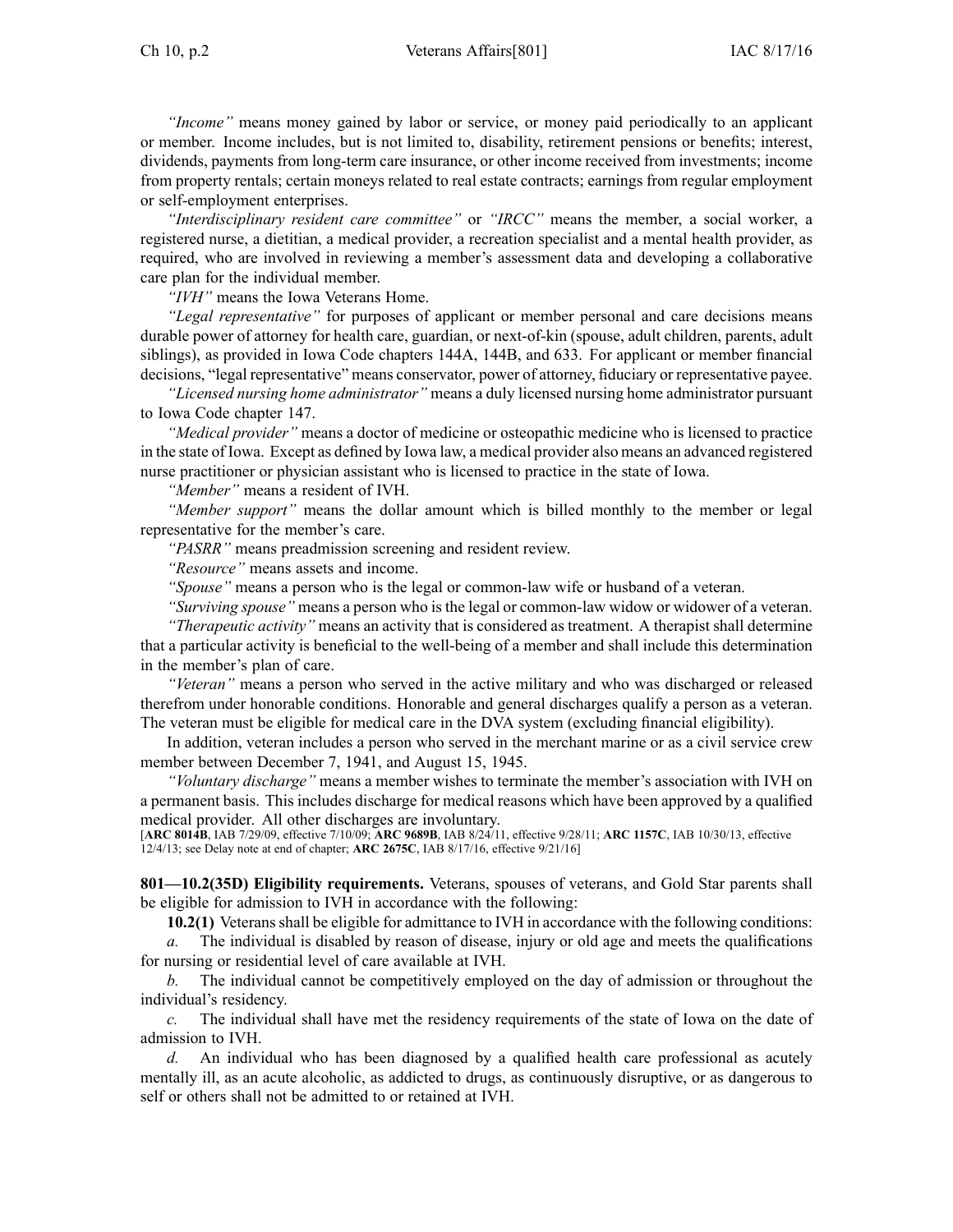*e.* The individual must be eligible for care and treatment at <sup>a</sup> DVA medical center (excluding financial eligibility).

*f.* Individuals admitted to the domiciliary level of care must meet DVA criteria stated in Department of Veterans Affairs, State Veterans Homes, Veterans Health Administration, M-1, Part 1, Chapter 3.11(h)  $(1)$ ,  $(2)$ , and  $(3)$ , and have prior DVA approval if the individual's income level exceeds the established cap.

*g.* Homelessness does not disqualify persons otherwise eligible for admission to IVH.

**10.2(2)** Spouses and surviving spouses shall be admitted in accordance with the following:

*a.* The spouse or surviving spouse shall have been married to <sup>a</sup> veteran for at least one year preceding date of application or date of death of veteran.

*b.* The spouse of <sup>a</sup> veteran is eligible for admittance to IVH only if the veteran is admitted.

*c.* The surviving spouse of <sup>a</sup> deceased veteran is eligible for admittance to IVH if the deceased veteran would also be eligible for admittance to IVH if still living.

*d.* Spouses, surviving spouses and Gold Star parents admitted to IVH shall not exceed more than 25 percen<sup>t</sup> of the total number of members at IVH as provided in U.S.C. Title 38.

**10.2(3)** A Gold Star paren<sup>t</sup> shall be eligible for admittance in accordance with the following conditions:

*a.* The parent's child died while serving on active duty in the armed forces of the United States during <sup>a</sup> time of military conflict or died as <sup>a</sup> result of such service.

*b.* The individual is disabled by reason of disease, injury or old age and meets the qualifications for nursing or residential level of care available at IVH.

*c.* The individual cannot be competitively employed on the day of admission or throughout the individual's residency.

*d.* The individual shall have met the residency requirements of the state of Iowa on the date of admission to IVH.

*e.* An individual who has been diagnosed by <sup>a</sup> qualified health care professional as acutely mentally ill, as an acute alcoholic, as addicted to drugs, as continuously disruptive, or as dangerous to self or others shall not be admitted to or retained at IVH.

*f.* Gold Star parents, spouses and surviving spouses admitted to IVH shall not exceed more than 25 percen<sup>t</sup> of the total number of members at IVH as provided in U.S.C. Title 38.

**10.2(4)** An individual who was not <sup>a</sup> member of the United States armed forces may be eligible for admittance in accordance with the limitations described in subrule 10.2(1), if the following conditions are met:

*a.* The individual was <sup>a</sup> member of the armed services of <sup>a</sup> nation with which the United States was allied during <sup>a</sup> time of conflict.

The individual is eligible for admission to a DVA medical center in accordance with U.S.C. Title 38, Chapter 17, Medical Care, Subchapter 2, Section 1710.

[**ARC 9689B**, IAB 8/24/11, effective 9/28/11; **ARC 1157C**, IAB 10/30/13, effective 12/4/13; see Delay note at end of chapter]

**801—10.3(35D) Application.** All applicants shall apply for admission to IVH in accordance with the following subrules:

**10.3(1)** All applicants shall make application to IVH through the county commission of veterans affairs in the applicant's county of residence.

**10.3(2)** Application shall be made on the "Veteran Application for Admission to the Iowa Veterans Home," Form 475-0409, the "Spouse's Application for Admission to the Iowa Veterans Home," Form 475-0410, or the "Gold Star Parent Application for Admission to the Iowa Veterans Home," Form 475-2044. Separate applications shall be required for an eligible veteran and the spouse of the veteran when both veteran and spouse are applying for admission. The applications may be obtained at:

- *a.* The county commission of veterans affairs' office.
- *b.* DVA medical centers located in or serving veterans in the state of Iowa.

*c.* IVH.

*d.* Web site: [www.iowaveteranshome.org](http://www.iowaveteranshome.org).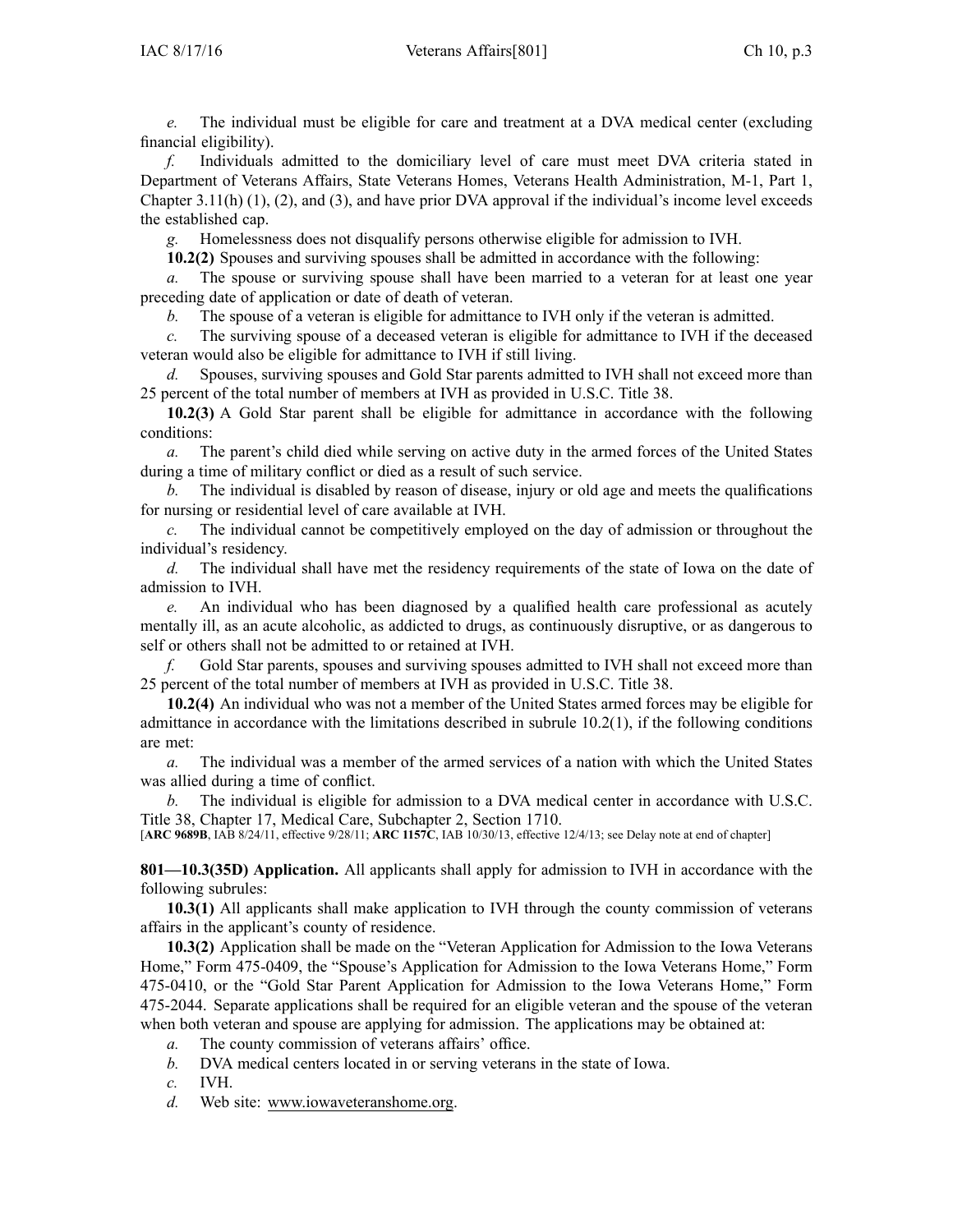**10.3(3)** The applicant shall be scheduled for <sup>a</sup> physical examination by <sup>a</sup> medical provider, and the results of the examination shall be entered on the application by the examining medical provider. If the applicant has had <sup>a</sup> complete physical examination within three months of application, <sup>a</sup> copy of this physical shall suffice. Information must be authenticated by the medical provider's original signature or electronic signature.

**10.3(4)** The following items shall be attached to the application before it is forwarded to IVH:

*a.* An affidavit signed by two members of the county commission of veterans affairs and notarized by the appropriate county official attesting to the best of their knowledge and belief that the applicant is <sup>a</sup> resident of that county and is an eligible applicant.

*b.* A copy of the veteran's honorable discharge from the armed forces of the United States.

*c.* If the applicant is <sup>a</sup> married or surviving spouse, <sup>a</sup> copy of the marriage certificate or evidence of <sup>a</sup> common-law marriage on which <sup>a</sup> prudent person would rely.

*d.* If the applicant is a Gold Star parent, a copy of the child's birth certificate and certification of the child's death while serving on active duty in the armed forces of the United States during <sup>a</sup> time of military conflict.

*e.* A copy of the applicant's birth certificate.

*f.* A copy of divorce decrees or death certificate for the spouse, if applicable.

*g.* A completed "Personal Functional Assessment," Form 475-0837.

*h.* A completed "Supplement to Application for Admission to the Iowa Veterans Home," Form 475-0843.

*i.* A completed "Financial Affidavit," Form 475-0839.

**10.3(5)** Once the requirements of subrules 10.3(2), 10.3(3) and 10.3(4) have been met, the county commission of veterans affairs shall forward the completed application to the admissions office at IVH. No county shall require additional requirements for the application for admission beyond the requirements stated in these rules. Neither shall <sup>a</sup> county require additional forms to be filled out or provided by the applicant other than the forms required by these rules.

**10.3(6)** Eligibility determinations are subject to approval by the commandant or designee. [**ARC 9689B**, IAB 8/24/11, effective 9/28/11; **ARC 1157C**, IAB 10/30/13, effective 12/4/13; see Delay note at end of chapter; **ARC 2675C**, IAB 8/17/16, effective 9/21/16]

## **801—10.4(35D) Application processing.**

**10.4(1)** Applications received by the admissions office shall be reviewed for completeness. The county commission of veterans affairs shall be required to submit additional information if needed.

**10.4(2)** The admissions committee shall assign the level of care required by the applicant. If <sup>a</sup> special care unit or treatment is required, this shall be designated. If there is <sup>a</sup> question regarding the level of care for which the applicant qualifies, the applicant shall be scheduled for either <sup>a</sup> preadmission visit with appropriate staff or <sup>a</sup> site visit in order to make <sup>a</sup> determination of appropriate level of care.

**10.4(3)** Regardless of whether or not the applicant can be immediately admitted, the applicant shall be notified by the admissions coordinator of the applicant's designated level of care. An applicant who does not wish to be admitted to the designated level of care may submit evidence to show that another level of care may be more appropriate. However, once the admissions committee makes <sup>a</sup> final determination, the applicant who does not wish to be admitted under the designated level of care may withdraw the application or have the application denied.

**10.4(4)** When space is not immediately available in the level of care assigned or on the appropriate special care unit, the applicant's name shall be placed on the appropriate waiting list for that level of care or special care unit in the order of the date the application was received.

**10.4(5)** When space is available at time of application, or when space becomes available in accordance with the designated waiting list, the applicant shall be scheduled for admittance to IVH as follows:

*a.* An applicant whose physical examination or personal functional assessment, or both if applicable, was completed more than three months prior to the scheduled date of admittance may be required to obtain another physical examination by <sup>a</sup> medical provider or complete <sup>a</sup> current personal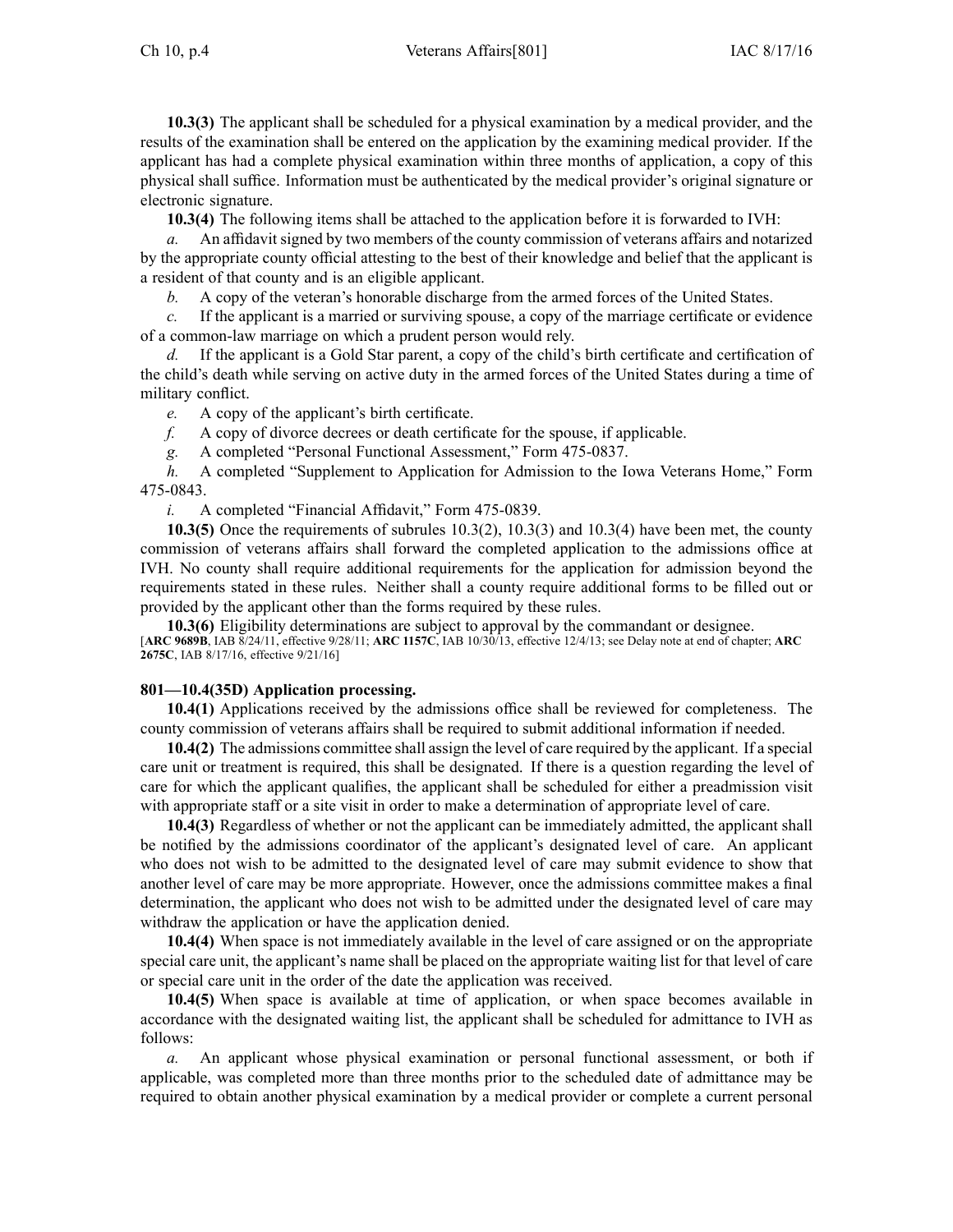functional assessment, or both if applicable. This information shall be reviewed to determine that the applicant is capable of functioning at the previously determined level of care.

*b.* An applicant who requires <sup>a</sup> different level of care than previously determined shall be admitted to the level of care required if <sup>a</sup> bed is available or shall have the applicant's name placed on the waiting list for the appropriate level of care in accordance with the date the original application was received.

*c.* Prior to an applicant's admission to <sup>a</sup> nursing care unit, the PASRR shall be received. [**ARC 8014B**, IAB 7/29/09, effective 7/10/09; **ARC 1157C**, IAB 10/30/13, effective 12/4/13; see Delay note at end of chapter; **ARC 2675C**, IAB 8/17/16, effective 9/21/16]

**801—10.5(35D) Applicant's responsibilities.** Prior to admission to IVH, the applicant or <sup>a</sup> person acting on the applicant's behalf shall:

**10.5(1)** Report any change in the applicant's condition that could affect the previously determined level of care.

**10.5(2)** Report changes in mailing address, county or state of residency.

**10.5(3)** Provide additional information, verification or authorization for verification concerning the applicant's circumstances, condition of health, and resources if required.

**10.5(4)** Participate in <sup>a</sup> preadmission evaluation for level of care if required.

### **801—10.6(35D) Admission to IVH.**

**10.6(1)** The applicantshall be notified by the admissions coordinator to appear for admission to IVH. **10.6(2)** Upon arrival at IVH, the applicant or legal representative shall meet with the admissions office and resident finance office for an admission interview.

**10.6(3)** During the interview in the admissions office with the admissions coordinator, the following items will be reviewed and signed by the applicant or legal representative:

*a.* Permission for Treatment, Form 475-0814.

*b.* The "Contractual Agreement," Form 475-1833.

**10.6(4)** During the interview with the resident finance office, the accounting technician will review the following items with the applicant or legal representative:

*a.* The applicant's resources.

*b.* The member support, billing process and banking services.

**10.6(5)** An applicant becomes <sup>a</sup> member at that point in time when the applicant or legal representative signs and dates the "Contractual Agreement," Form 475-1833, or otherwise authorizes, in writing, acceptance of the terms of admittance specified in the Contractual Agreement.

**10.6(6)** Each member shall be placed on <sup>a</sup> unit providing the appropriate level of care based on individual needs.

*a.* A member requiring <sup>a</sup> subsequent change in placement based on individual care needs shall be transferred to <sup>a</sup> unit which provides the appropriate level of care within the scope of its licensure.

*b.* Members shall have priority over new admissions for placement on <sup>a</sup> unit when <sup>a</sup> vacant bed becomes available.

**10.6(7)** Care at IVH shall be provided in accordance with Iowa Code chapter [135C](https://www.legis.iowa.gov/docs/ico/chapter/135C.pdf); 481—Chapter 57, Residential Care Facilities; 481—Chapter 58, Nursing Facilities; and DVA State Veterans Homes, Veterans Health Administration, M-5, Part 8, Chapter 2, Procedure for Obtaining Recognition of <sup>a</sup> State Veterans Home and Applicable Standards, 2.07, Standards for Nursing Care, and 2.08, Standards for Domiciliary Care, November 4, 1992.

[**ARC 1157C**, IAB 10/30/13, effective 12/4/13; see Delay note at end of chapter; **ARC 2675C**, IAB 8/17/16, effective 9/21/16]

### **801—10.7** to **10.10** Reserved.

### **801—10.11(35D) Member rights.**

**10.11(1)** Member rights shall be in accordance with those listed in 481—Chapter 57 for members residing in the residential care facility level of care, those listed in 481—Chapter 58 for membersresiding in the nursing facility level of care, and those noted in Department of Veterans Affairs, State Veterans Homes, Veterans Health Administration, pertaining to residents of state veterans homes.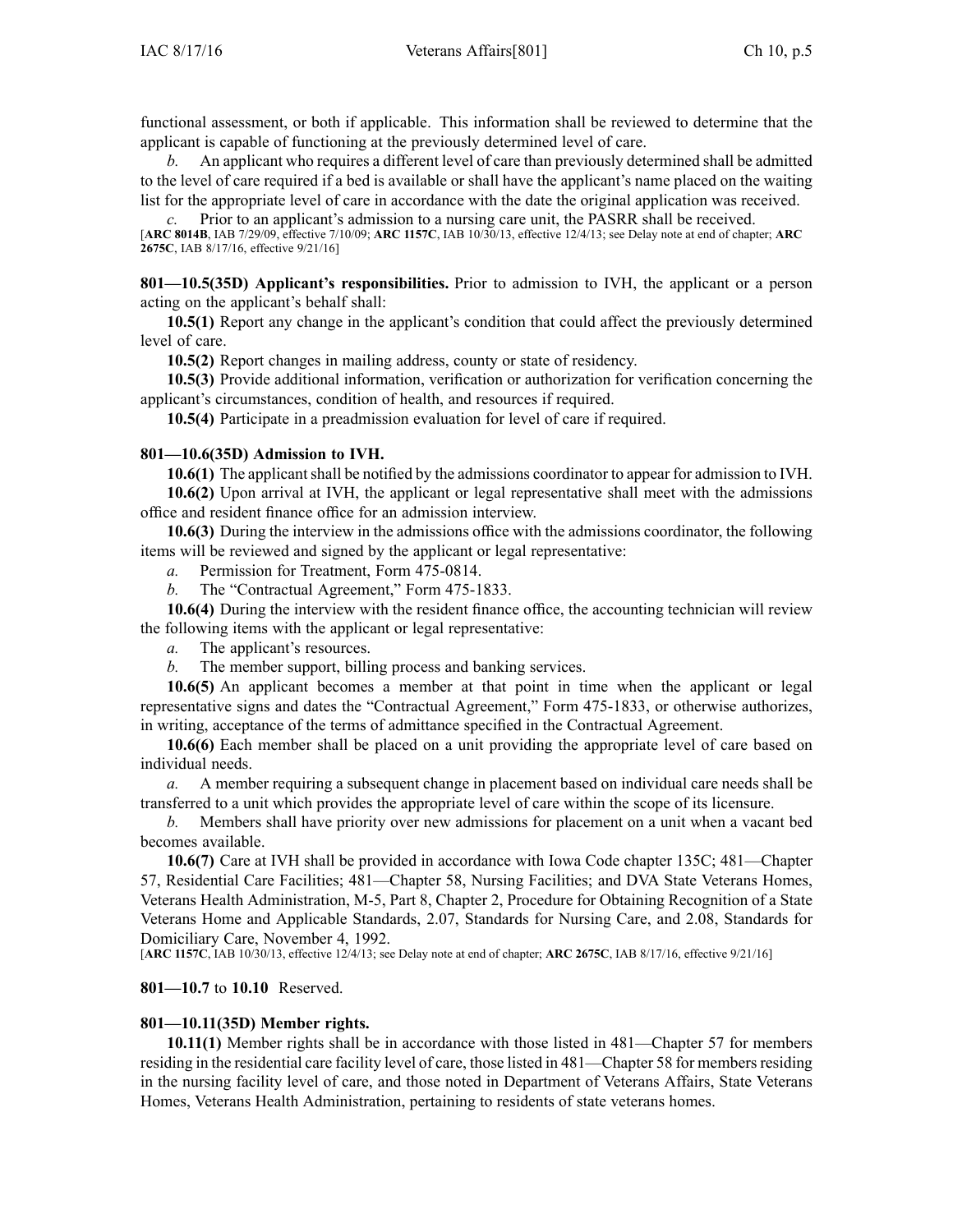**10.11(2)** A member has the right to share <sup>a</sup> room with the member's spouse when both members consent to the arrangement.

**10.11(3)** If <sup>a</sup> member is incompetent and not restored to legal capacity, or if the medical provider determines that <sup>a</sup> member is incapable of understanding and exercising these rights, the rights devolve to the member's legal representative.

**10.11(4)** In some cases, <sup>a</sup> member may be determined to be in need of an agen<sup>t</sup> by the DVA, the Social Security Administration or <sup>a</sup> similar funding source. In these cases, the commandant or designee may serve as agen<sup>t</sup> subject to Iowa Code section [135C.24](https://www.legis.iowa.gov/docs/ico/section/135C.24.pdf). All rights and responsibilities regarding the financial awards shall devolve to the commandant or designee.

[**ARC 9689B**, IAB 8/24/11, effective 9/28/11; **ARC 1157C**, IAB 10/30/13, effective 12/4/13; see Delay note at end of chapter; **ARC 2675C**, IAB 8/17/16, effective 9/21/16]

### **801—10.12(35D) Member responsibilities.**

**10.12(1)** The member or legal representative has the responsibility:

*a.* To timely repor<sup>t</sup> the existence of or changes in the member's income, spouse's income, assets or marital status, including the conversion of nonliquid assets to liquid assets.

*b.* To apply for all benefits due (such as, but not limited to, Title XIX, DVA pension, DVA compensation, Social Security, private pension programs, or any combination), and accep<sup>t</sup> the available billing programs offered at IVH.

*c.* To provide information concerning the physical condition and, to the best of the member's knowledge, accurate and complete information concerning presen<sup>t</sup> physical complaints, pas<sup>t</sup> illnesses, hospitalizations, medications and other matters related to the member's health.

*d.* To repor<sup>t</sup> unexpected changes in the member's condition to the attending medical provider or other clinician.

*e.* To participate in treatment planning, cooperate with the treatment team in carrying out the treatment plan, and to participate in the evaluation of the member's care.

*f.* To be considerate of the rights of other members and staff and control behavior in respec<sup>t</sup> to smoking, noise, and number of visitors.

*g.* To treat other members and staff with dignity and respect.

*h.* To respec<sup>t</sup> the property of other members, staff, and IVH. A member or legal representative may be held financially responsible for any property damaged or destroyed by the member.

*i.* To ask questions about anything that the member may not understand about the member's care or IVH.

*j.* To accep<sup>t</sup> the consequences of the member's actions if the member refuses treatment or fails to follow prescribed care.

*k.* To follow the rules and regulations of IVH regarding member care and conduct as set out in subrule 10.40(1).

*l.* To keep scheduled appointments with staff. If unable to do so, the member is responsible for notifying appropriate staff.

*m.* To maintain personal hygiene, including clothing, and maintain personal living area based on the member's physical and mental capabilities.

*n.* To follow all fire, safety and sanitation regulations as established by IVH and applicable regulatory agencies.

*o.* To provide information and verification of resources. A member or legal representative must fulfill the member suppor<sup>t</sup> obligation for member health care.

*p.* To carry Medicare Part B and Medicare Part D insurance if eligible. IVH shall buy the medical insurance portion of Medicare Part B and Medicare Part D if the member is not eligible to receive Medicare under social security.

*q.* To delegate to IVH the authorization to enroll the member in Medicare Part B and Medicare Part D. The premium shall be deducted from the member's social security or paid monthly with the member's funds.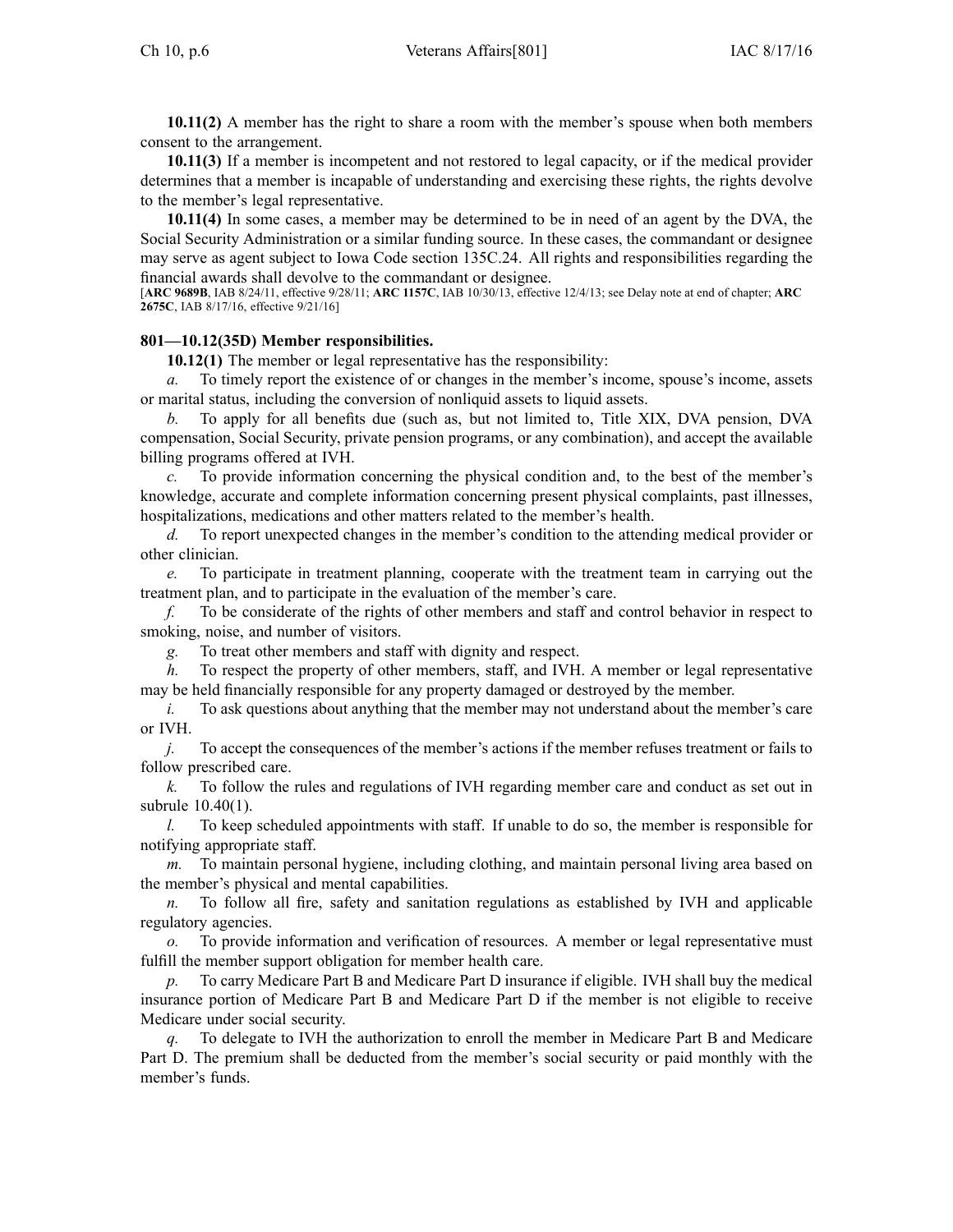*r.* To assign the benefits of Medicare Part B, Medicare Part D and other medical insurances to IVH. The cost of Medicare Part B, Medicare Part D and other medical insurances shall be used as an offset to the aggregate semiannual per diem rate calculation according to the particular level of care as calculated in January and July of each year for the preceding six months and effective March 1 and September 1.

**10.12(2)** The member or legal representative is responsible for the full paymen<sup>t</sup> of the member's support charges within the calendar month that the monthly support bill is received. Failure to pay <sup>a</sup> monthly suppor<sup>t</sup> bill within 30 days of issuance may result in discharge from IVH unless prior arrangements have been made.

**10.12(3)** In those instances when <sup>a</sup> legal representative is responsible for the handling of the member's resources, the legal representative shall keep any records necessary and provide all information or verification required for the computation of member suppor<sup>t</sup> as set out in rule 801—10.14(35D). Failure of the legal representative to do so may result in the discharge of the member. In some cases, IVH may act to have the commandant or designee established as the member's fiduciary or agen<sup>t</sup> as set out in subrule 10.11(4). In those cases when <sup>a</sup> guardian or conservator of <sup>a</sup> member fails to keep necessary records or provide needed information or verification or to meet the member suppor<sup>t</sup> obligation, IVH may notify the court of problems and reques<sup>t</sup> to establish another individual as guardian or conservator. The conservator of <sup>a</sup> member shall submit <sup>a</sup> copy of the annual conservatorship repor<sup>t</sup> to IVH.

**10.12(4)** When <sup>a</sup> member temporarily needs <sup>a</sup> level of care that is not offered by IVH, the member shall be referred by IVH medical staff to <sup>a</sup> DVA medical center or other medical facility.

*a.* If <sup>a</sup> member who is treated at <sup>a</sup> DVA medical center has coinsurance to supplement Medicare, this coinsurance shall be used for the DVA medical center charges. IVH shall be responsible for all DVA medical center charges if the member does not carry coinsurance supplement.

*b.* If <sup>a</sup> member chooses <sup>a</sup> medical facility other than <sup>a</sup> DVA medical center or other medical facility as referred by IVH medical staff, the member is responsible for costs resulting from care at the medical facility chosen

[**ARC 1157C**, IAB 10/30/13, effective 12/4/13; see Delay note at end of chapter; **ARC 2675C**, IAB 8/17/16, effective 9/21/16]

### **801—10.13** Reserved.

**801—10.14(35D) Computation of member support.** As <sup>a</sup> condition of admittance to and residency in IVH, each member isrequired to contribute toward the cost of that member's care based on that member's resources and ability to pay.

**10.14(1)** A monthly member suppor<sup>t</sup> bill shall be sent to the member or legal representative charging the member for care in the previous month with any necessary adjustment for prior months. A member shall be required to pay member suppor<sup>t</sup> charges from the member's liquid assets and long-term care insurance benefits and from the member's income. The monthly member suppor<sup>t</sup> charge shall be the billable days, as set out in subrule 10.14(3), multiplied by the appropriate per diem from rule 801—10.15(35D). This amount shall be reduced by any offsets as set out in subrules 10.15(2) and 10.15(3). The member or legal representative shall pay an amount not to exceed the amount calculated based on the resources available for the cost of care as set out in this chapter.

**10.14(2)** Title XIX residents. If <sup>a</sup> member is certified as eligible and participating in the Title XIX program, the amount of paymen<sup>t</sup> shall be determined by the department of human services income maintenance worker.

**10.14(3)** Billable days (non-Title XIX). Billable days for members not participating in the Title XIX program shall be counted as follows:

*a.* All days in the month for which the member received care (in-house).

*b.* All leave days in excess of the 12 free days up through the fifty-ninth leave day. Any leave days in excess of 59 days shall be considered billable, and the member must pay the full suppor<sup>t</sup> rate, not the amount determined by resources.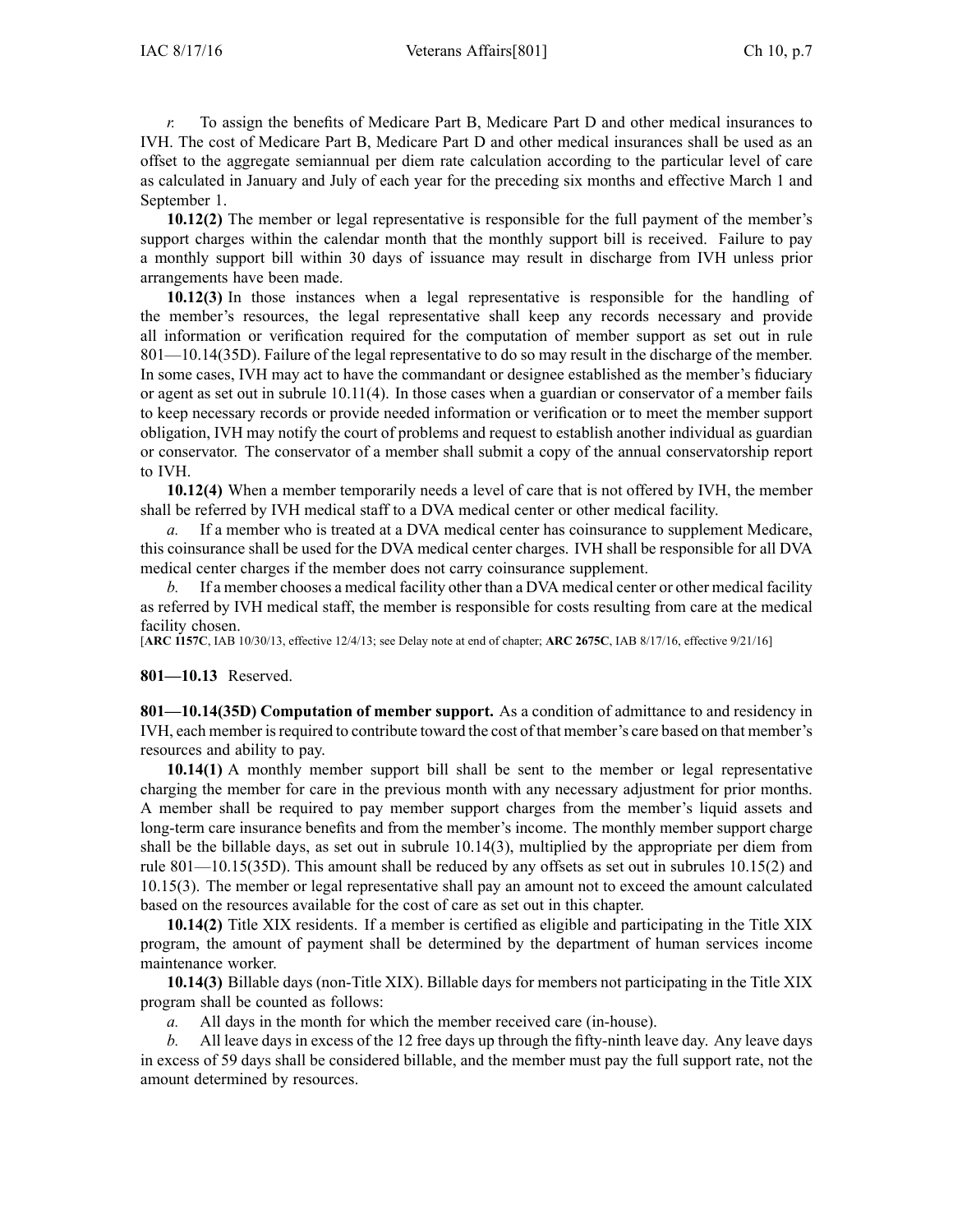*c.* The first ten days of each hospitalization. On the eleventh day the member's bed shall be held without charge until the termination of hospital stay and member returns to IVH. A hospital stay may occur more than once in <sup>a</sup> calendar year.

[**ARC 8014B**, IAB 7/29/09, effective 7/10/09; **ARC 2675C**, IAB 8/17/16, effective 9/21/16]

### **801—10.15(35D) Per diems.**

**10.15(1)** For members not participating in the Title XIX program, the per diem by which the billable days shall be multiplied shall be established as follows:

*a. Nursing level of care.*

(1) The charge for care is the per diem rate calculated in January and July of each year for the preceding six-month period and is submitted by IVH to the Iowa Medicaid enterprise of the department of human services.

(2) The updated per diem rate shall be effective semiannually on March 1 and September 1 of each year.

(3) Members or financial legal representatives shall be sent <sup>a</sup> notice one month in advance of the rate change.

*b. Domiciliary level of care.*

(1) The total cost of care per member shall be determined in January and July of each year for the preceding six-month period and calculated in <sup>a</sup> manner similar to the nursing level of care. This cost shall be the updated per diem rate.

(2) The per diem rate shall be adjusted semiannually on March 1 and September 1 of each year.

(3) Members or financial legal representatives shall be sent <sup>a</sup> notice one month in advance of the rate change.

**10.15(2)** Veteran members for whom IVH receives <sup>a</sup> per diem from the DVA (under Title 38). IVH shall consider this per diem as <sup>a</sup> third-party reimbursement to the charge for care and shall be an offset to the member suppor<sup>t</sup> bill. The offset of the per diem received (billed to DVA) shall be shown as an offset for the month billed. The provisions of 38 U.S.C. 1745(a), which were established by Section 211 of the Veterans Benefits, Health Care, and Information Technology Act of 2006 (Public Law 109-461), set forth <sup>a</sup> mechanism for paying <sup>a</sup> higher per diem rate for certain veterans who have service-connected disabilities and are receiving nursing home care in state homes. If IVH receives this higher per diem rate from the DVA, the member will not have <sup>a</sup> suppor<sup>t</sup> charge from IVH.

**10.15(3)** The daily per diem charge shall be reduced by an amount equal to the appropriate Medicare Part B and Medicare Part D premiums paid by the enrolled member.

**10.15(4)** For members carrying other medical insurance upon admission and continuing to carry other medical insurance after admission. The member suppor<sup>t</sup> charge shall be reduced by an amount equal to the other medical insurance premium.

**10.15(5)** For members not eligible for Title XIX medical assistance. The member suppor<sup>t</sup> charge shall be reduced in accordance with subrules 10.15(2), 10.15(3) and 10.15(4), if applicable. The member shall then contribute all remaining available resources up to the charge for care.

Members receiving DVA pension and aid and attendance shall be considered as having used the amount equal to aid and attendance first in paymen<sup>t</sup> for their care at IVH.

**10.15(6)** Payment ofsupport is due within ten business days after the monthly suppor<sup>t</sup> bill isreceived or ten business days after the member's last income deposit for that month.

*a.* If paymen<sup>t</sup> is not received by IVH within 30 days following the due date, <sup>a</sup> notice of discharge may be issued.

*b.* If there are extenuating circumstances, the member or legal representative should meet with the commandant or designee to work out <sup>a</sup> schedule of payments.

[**ARC 8014B**, IAB 7/29/09, effective 7/10/09; **ARC 2675C**, IAB 8/17/16, effective 9/21/16]

**801—10.16(35D) Assets.** The following rules specify the treatment of assets, as defined in rule 801—10.1(35D), in the paymen<sup>t</sup> of member suppor<sup>t</sup> as described in rule 801—10.14(35D). Only liquid assets shall be considered in the paymen<sup>t</sup> of member support.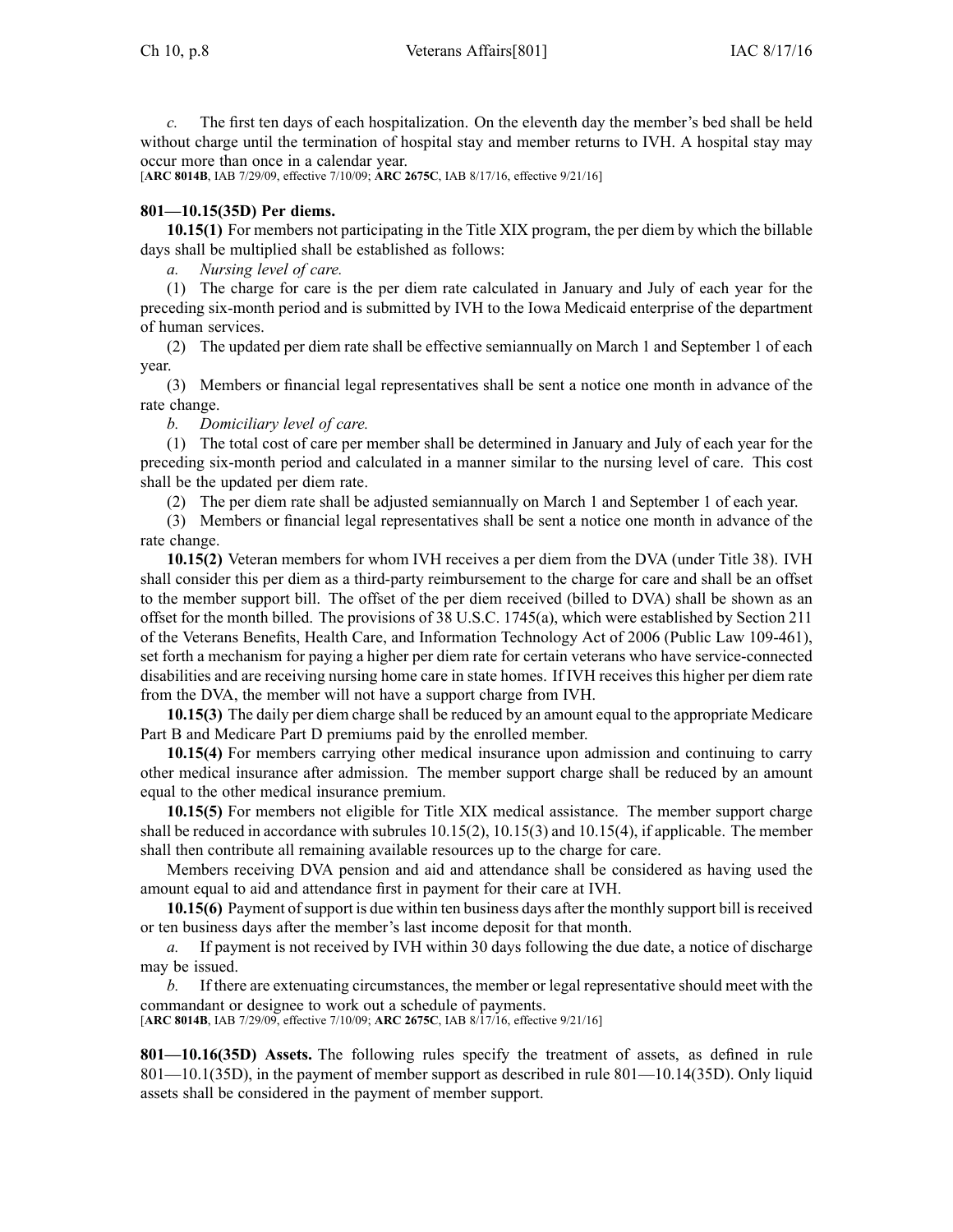**10.16(1)** For members who have applied for and are eligible to receive Title XIX medical assistance, rule 441—75.5(249A) shall apply. Financial eligibility for Title XIX shall be determined by the department of human services income maintenance worker.

**10.16(2)** For members not eligible for Title XIX medical assistance, the following rules apply:

*a. Assets considered.* The assets considered shall include all assets owned by the member, or if married, both the member and the spouse living in the community, excep<sup>t</sup> for the following:

(1) The homestead is exemp<sup>t</sup> as follows: The exemp<sup>t</sup> homestead is defined as the house, used as <sup>a</sup> home, and may contain one or more contiguous lots or tracts of land, including buildings and appurtenances. Contiguous means that portions of the homestead cannot be separated from the home by intervening property owned by others. However, the homestead is considered contiguous if portions of it are separated from the home only because of roads or other public rights-of-way. Property that is not exemp<sup>t</sup> as par<sup>t</sup> of the homestead shall be treated in accordance with the rules of this chapter.

The homestead, as defined, can retain its exemp<sup>t</sup> status for <sup>a</sup> period of time not to exceed 36 months, while the member, spouse and dependents are temporarily absent, provided the following conditions are met:

1. There is <sup>a</sup> specific purpose for the absence.

2. The member, spouse or dependents intend to return to the homestead when the reason for the absence has been accomplished.

3. The member, spouse or dependents can reasonably be expected to return to the home during the 36-month time limitation.

4. If <sup>a</sup> person is an applicant at the time the homestead becomes vacant due to the absence of the applicant, spouse or dependents, the first month of the 36-month period is the month of admission to IVH.

5. If <sup>a</sup> person is <sup>a</sup> member when the homestead becomes vacant due to the absence of the member, spouse or dependents, the first month of the 36-month period is the month following the month in which the homestead is vacated.

6. Any homestead that does not qualify for this exemption or any homestead that is vacant for <sup>a</sup> period of time exceeding the 36-month limit shall be treated in accordance with subrule 10.16(3).

(2) Household goods, personal effects and one motor vehicle.

(3) The value of any burial spaces held for the purpose of providing <sup>a</sup> place for the burial of the member, spouse or any other member of the immediate family.

(4) Exempt income-producing property includes, but is not limited to, tools, equipment, livestock, inventory and supplies, and grain held in storage.

(5) Other property essential to the means of self-support of either the member or spouse as to warrant its exclusion under the Supplemental Security Income program.

(6) Assets of <sup>a</sup> blind or disabled person who has <sup>a</sup> plan for achieving self-support as determined by the division of vocational rehabilitation or the department of human services.

(7) Assets of Native Americans belonging to certain tribes arising from judgment fund and payments from certain land and subsurface mineral rights. This does not include per capita payments from casino proceeds.

(8) Any amounts arising from Public Law 101-239 which provides assistance to veterans under the Agent Orange product liability litigation.

(9) Assistance under the Disaster Relief Act and Emergency Assistance Act or other assistance provided pursuan<sup>t</sup> to federal statute as <sup>a</sup> result of <sup>a</sup> presidential disaster declaration and interest earned on these funds for the nine-month period beginning on the date these funds are received or for <sup>a</sup> longer period where good cause is shown.

(10) An amount that is irrevocable and separately identifiable, having <sup>a</sup> principal amount not in excess of <sup>a</sup> predetermined amount set by the department of human services, without an itemized billing, for the member or spouse to meet the burial and related expenses of that person.

(11) Federal assistance paid for housing occupied by the spouse living in the community.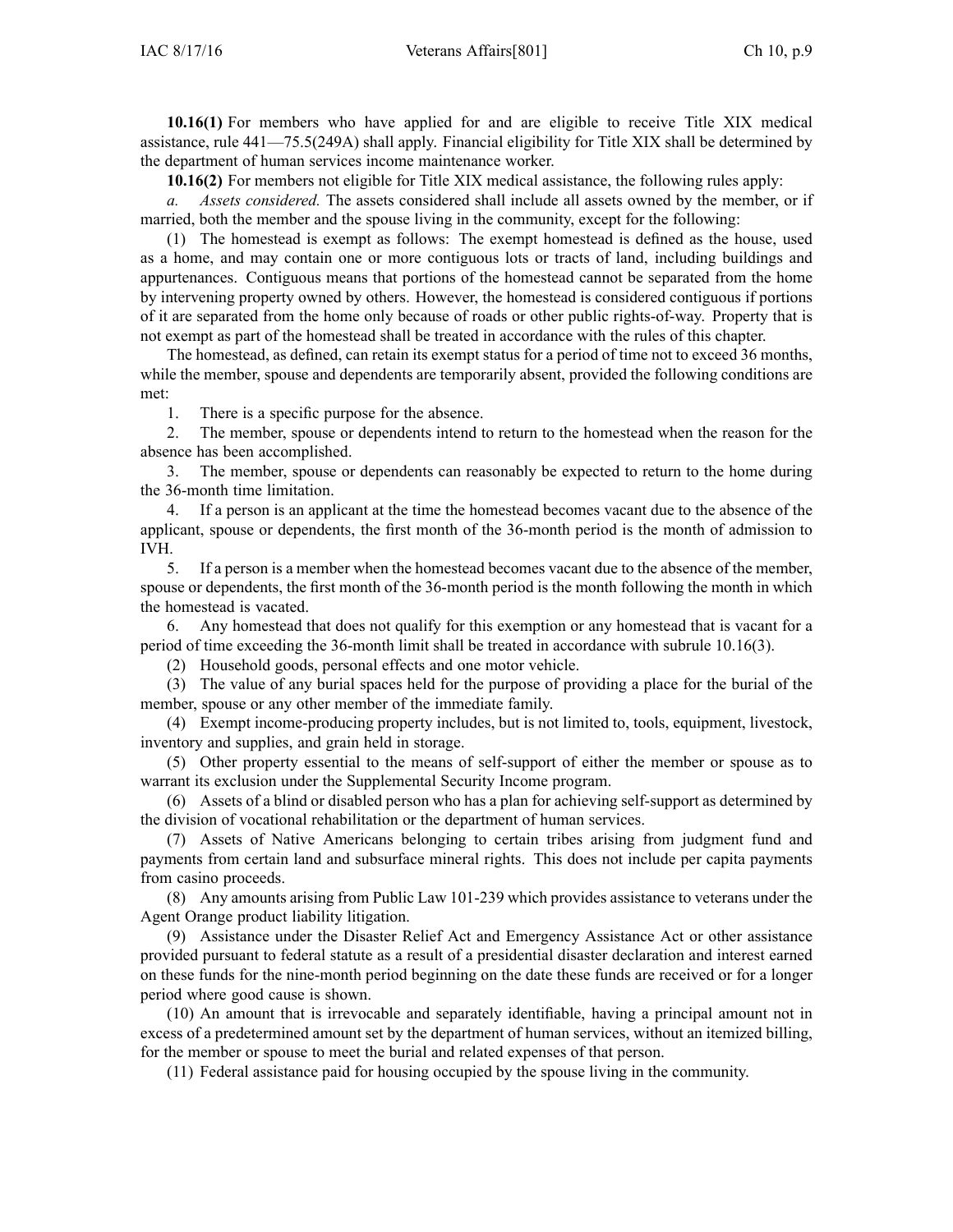(12) Assistance from <sup>a</sup> fund established by <sup>a</sup> state to aid victims of crime for nine months from receipt when the client demonstrates that the amount was paid as compensation for expenses incurred or losses suffered as <sup>a</sup> result of <sup>a</sup> crime.

(13) Relocation assistance provided by <sup>a</sup> state or local governmen<sup>t</sup> to <sup>a</sup> member or spouse comparable to assistance provided under Title II of the Uniform Relocation Assistance and Real Property Acquisition Policies Act of 1970 which is subject to the treatment required by Section 216 of the Act.

(14) Any other asset excluded by statute.

*b. Assets of <sup>a</sup> single member.* When liquid assets not exempted in paragraph *"a"* above are equal to or exceed \$2,000, those liquid assets shall be considered an available resource for the paymen<sup>t</sup> of member support. These assets shall be considered available for paymen<sup>t</sup> of member suppor<sup>t</sup> until such time that the remaining liquid assets total less than \$500, but leaving at least \$140.

*c. Assets of <sup>a</sup> married member with spouse in <sup>a</sup> care facility.* If <sup>a</sup> member's spouse is residing in <sup>a</sup> nursing facility, the member shall be treated as <sup>a</sup> single member for asset determination purposes. If the member and the spouse become members of IVH on the same day, all resources of both members shall be added together and split one-half to each member for asset determination purposes. If the spouse is residing in <sup>a</sup> residential care facility, the rules pertaining to <sup>a</sup> spouse living in the community apply.

*d. Assets of <sup>a</sup> married member with spouse living in the community.* When liquid assets not exempted in paragraph *"a"* above are equal to or exceed \$2,000, those liquid assets shall be considered an available resource for the paymen<sup>t</sup> of member support. These assets shall be considered available for paymen<sup>t</sup> of member suppor<sup>t</sup> until such time that the remaining liquid assets total less than \$500, but leaving at least \$140.

The assets attributed to the member shall be determined from the documented assets of both the member and spouse living in the community as of the first day of admission to IVH. All resources of both the member and the spouse shall be added together. If the total resources are less than \$24,000 (the amount set by 441 IAC 75.5(3)*"d"* and *"f,"* Public Law 100-365 and Public Law 100-485), then that amount shall be protected for the spouse living in the community. If applicable, the next \$24,000 shall be awarded to the member. Any resources over \$48,000 shall be split one-half to the member and one-half to the spouse up to <sup>a</sup> predetermined amount set by the department of human services. All resources over the predetermined amount shall be awarded to the member unless it is determined that the member would never be eligible for Medicaid benefits; in this circumstance, assets will be split one-half to the member and one-half to the spouse. Other resources attributed to the spouse living in the community shall be determined by the department of human services through the attribution process.

(1) If the member has transferred assets to the spouse living in the community under <sup>a</sup> court order for the suppor<sup>t</sup> of the spouse, the amount transferred shall be the amount attributed to the spouse to the extent it exceeds the specified limits above.

(2) After the month in which the member is admitted, no attributed resources of the spouse living in the community shall be deemed available to the member during the continuous period in which the member is at IVH. Resources which are owned wholly or in par<sup>t</sup> by the member and which are not transferred to the spouse living in the community shall be counted in determining member support. The assets of the member shall not count for member suppor<sup>t</sup> to the extent that the member intends to transfer and does transfer the assets to the spouse living in the community within 90 days.

(3) Report of results. The department of human services shall provide the member and spouse and legal representative, if applicable, <sup>a</sup> repor<sup>t</sup> of the results of the attribution. The repor<sup>t</sup> shall state that either has <sup>a</sup> right to appeal the attribution in accordance with rule 801—10.45(35D).

*e. Exception based on estrangement.* When it is established by <sup>a</sup> disinterested third-party source and confirmed by the commandant or designee that the member is estranged from the spouse living in the community, member suppor<sup>t</sup> shall be determined on the basis of resources of <sup>a</sup> single member.

**10.16(3)** When <sup>a</sup> member owns an available, nonliquid, nonexemp<sup>t</sup> asset, the value of which would affect the computation of member suppor<sup>t</sup> as described in rule 801—10.14(35D), the asset shall be liquidated. The value of that asset shall be considered in the computation of member support. The following paragraphs are to be considered when liquidating assets: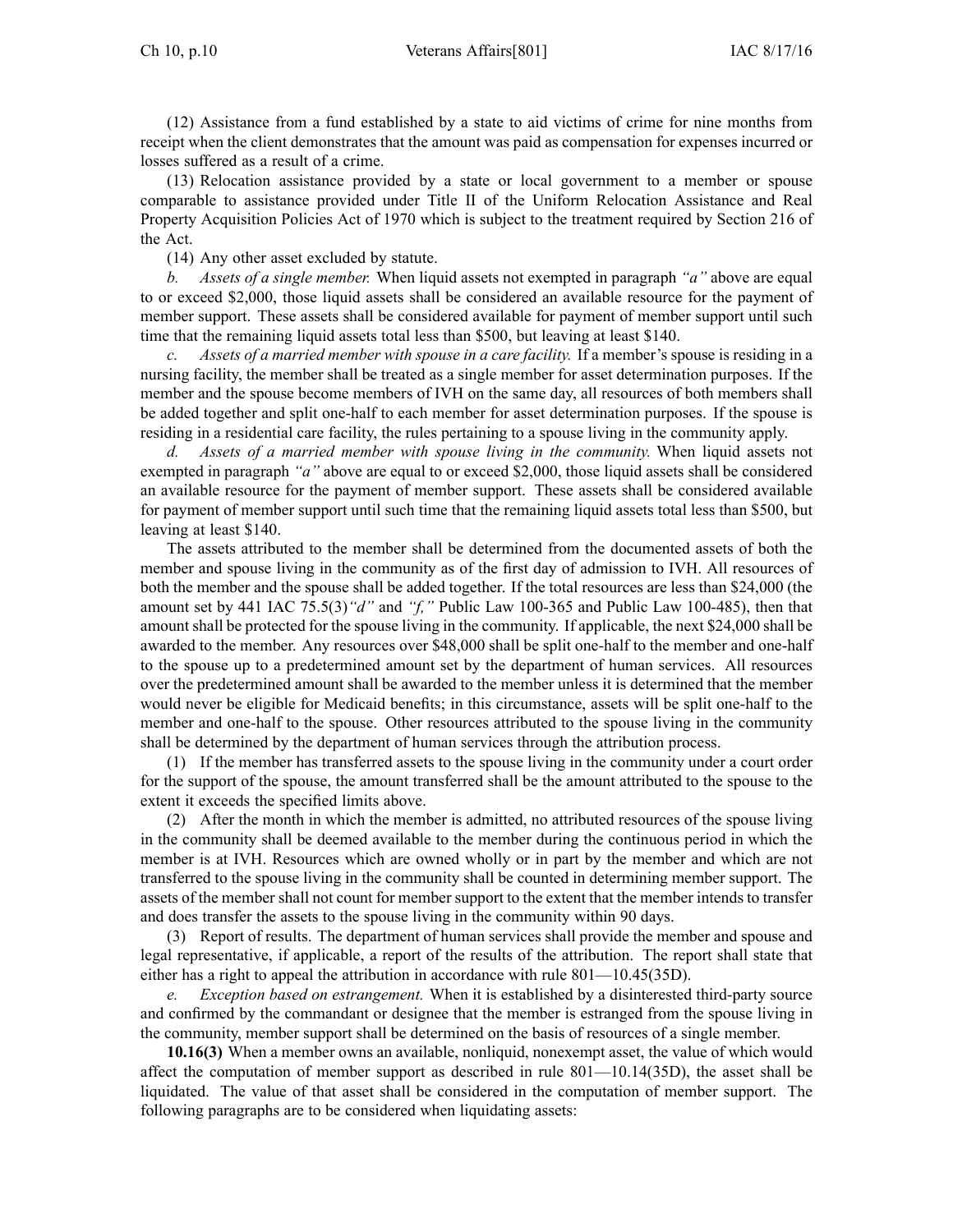*a.* Net market value, or equity value, is the gross price for which property or an item can be sold on the open market less any legal debts, claims or liens against the property or item. IVH shall consider the condition and location of an item or property and local market conditions in determining the gross sales price of the item or property. In order for <sup>a</sup> loan or claim to be considered <sup>a</sup> lien or encumbrance against an asset, the loan or claim must be made under circumstances that result in the creditors having <sup>a</sup> recorded legal right to satisfy the debt.

*b.* An asset must be available in order for it to be treated in accordance with the rules of this chapter. An asset is considered available when:

(1) The member owns the property in par<sup>t</sup> or in full and has control over it; that is, it can be occupied, rented, leased, sold or otherwise used and disposed of at the member's discretion; and

(2) The member has <sup>a</sup> legal interest in <sup>a</sup> liquidated sum and has the legal ability to make the sum available for member support.

*c.* A member must take all appropriate action to gain title and control of any asset of which the value would affect the computation of member support.

*d.* The value of the asset may be adjusted if the member or legal representative:

(1) Advertises the asset for sale, through appropriate methods, on <sup>a</sup> continual basis.

(2) Lists the asset with <sup>a</sup> real estate broker or other agen<sup>t</sup> appropriate to the asset.

(3) Asks <sup>a</sup> reasonable price which is consistent with the asking price of similar items of property in the community.

(4) Does not refuse <sup>a</sup> reasonable offer.

(5) Does not sell the asset for an unreasonably low price.

*e.* Cash proceeds from the sale of an asset, conversion of an asset to cash, or receipt of any cash asset as defined in rule 801—10.1(35D) shall be used in the computation of member suppor<sup>t</sup> beginning with the calendar month of receipt.

[**ARC 8014B**, IAB 7/29/09, effective 7/10/09; **ARC 9689B**, IAB 8/24/11, effective 9/28/11; **ARC 2675C**, IAB 8/17/16, effective 9/21/16]

### **801—10.17(35D) Divestment of assets.**

**10.17(1)** "Intentional divestment of assets" means:

*a.* To knowingly sell, give or transfer by member or legal representative for less than fair market value, any asset, the value of which would affect member support; or

*b.* To knowingly and voluntarily place an asset, the value of which would affect member support, under <sup>a</sup> trust or other legal instrument that ends or limits the availability of that asset.

**10.17(2)** Transfers of resources shall be presumed to be divestiture unless the individual furnishes convincing evidence to establish that the transaction was exclusively for some other purpose. In addition to giving away or selling assets for less than fair market value, examples of transferring resources include, but are not limited to, establishing <sup>a</sup> trust, contributing to <sup>a</sup> charity or other organization, removing <sup>a</sup> name from <sup>a</sup> joint bank account, or decreasing the extent of ownership interest in <sup>a</sup> resource or any other transfer as defined in the Supplemental Security Income program.

*a.* Convincing evidence to establish that the transaction was not <sup>a</sup> divestiture may include documents, letters, and contemporaneous writings, as well as other circumstantial evidence.

*b.* In rebutting the presumption that the transfer was <sup>a</sup> divestiture, the burden of proof is on the individual to establish:

(1) The fair market value of the compensation;

(2) That the compensation was provided pursuan<sup>t</sup> to an agreement, contract, or expectation in exchange for the resource; and

(3) That the agreement, contract, or expectation was established at the time of transfer.

**10.17(3)** An applicant or legal representative shall not knowingly and intentionally divest an asset, as set out in subrule 10.17(1), within the period established by Title XIX statute prior to admission, with the intention of reducing the applicant's member suppor<sup>t</sup> or of obtaining admission to IVH.

When it is determined by the commandant or designee that an applicant did intentionally divest an asset, upon admission that applicant shall be charged member suppor<sup>t</sup> as if divestment did not occur.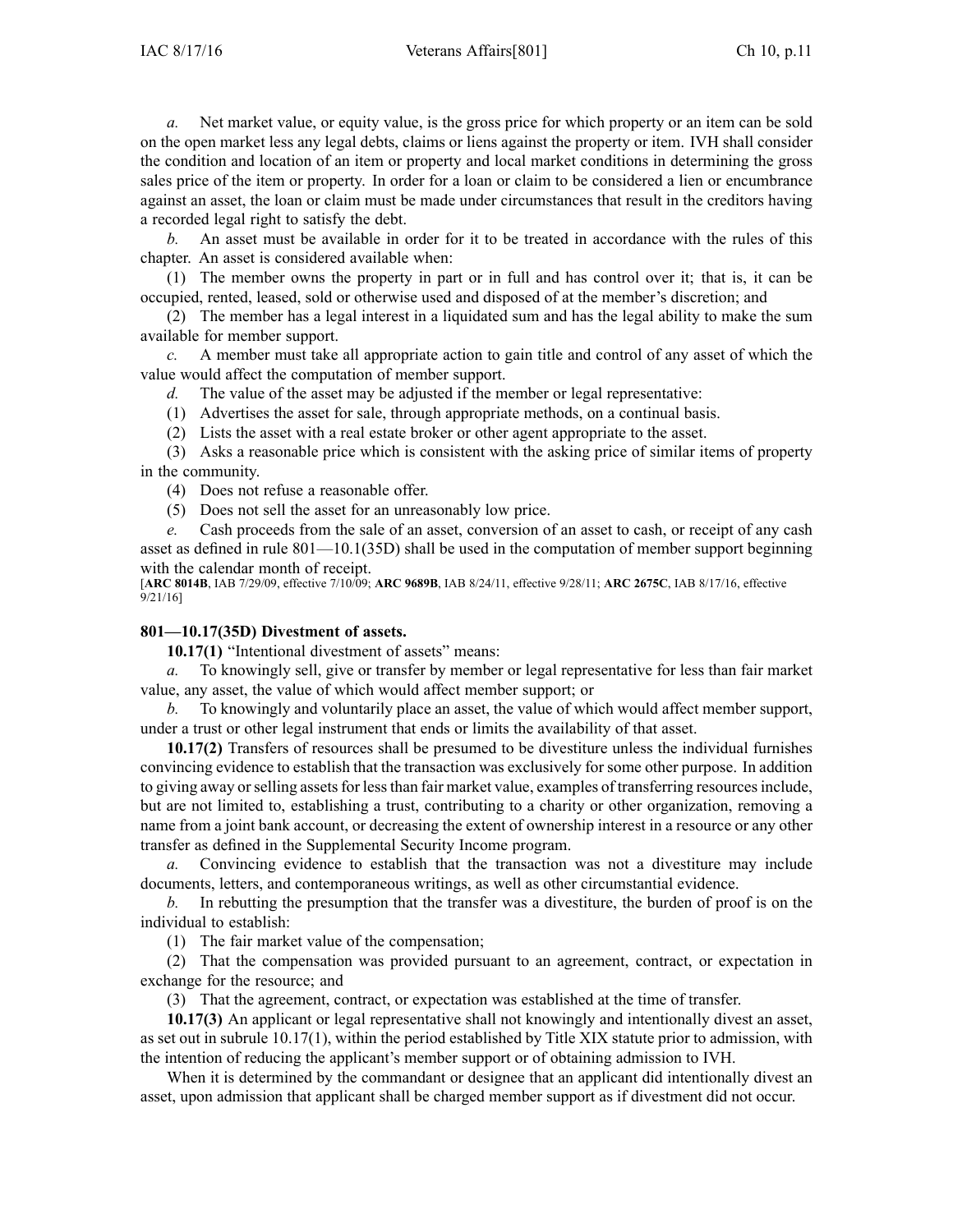**10.17(4)** A member or legal representative shall not knowingly and intentionally divest an asset, as described in subrule 10.17(1), while <sup>a</sup> member with the intention of reducing the member support.

When it is discovered that <sup>a</sup> member or legal representative improperly divested an asset(s), that member shall be charged member suppor<sup>t</sup> as if divestment did not occur.

**801—10.18(35D) Commencement of civil action.** The commandant or designee may file <sup>a</sup> civil action for money judgment against <sup>a</sup> member or discharged member or the member's legal representative for suppor<sup>t</sup> charges when the member or discharged member fails to pay member suppor<sup>t</sup> in accordance with 801—Chapter 10.

**801—10.19(35D) Income.** This rule describes the treatment of income, as defined at rule 801—10.1(35D), in the computation of member suppor<sup>t</sup> as described at rule 801—10.14(35D).

10.19(1) For members who are eligible for Title XIX medical assistance, rule 441—75.5(249A) shall apply. For those members participating in the Title XIX medical assistance program, the difference between the \$140 personal needs allowance and the Title XIX personal needs allowance shall be returned to the member out of individual member participation.

**10.19(2)** For members who are not eligible for Title XIX, the following shall apply:

*a.* The following types of income are exemp<sup>t</sup> in the computation of member support:

(1) The earned income of the spouse or dependents.

(2) Unearned income restricted to the needs of the spouse or dependents (social security, DVA, etc.).

(3) Any other income that can be specifically identified as accruing to the spouse or dependents.

(4) Nonrecurring gifts, contributions or winnings, not to exceed \$60 in <sup>a</sup> calendar quarter.

(5) Interest income of less than \$20 per month from any one source.

(6) State bonus for military services.

(7) Any earnings received by <sup>a</sup> member for that member's participation in money-raising activities administered by veterans' organizations or auxiliaries (i.e., poppies).

(8) Any money received by <sup>a</sup> member from the sale of items resulting from <sup>a</sup> therapeutic activity (i.e., items sold in the IVH gift shop).

(9) The first \$150 received by <sup>a</sup> member in <sup>a</sup> month for participation in the incentive therapy or other programs as described in rule 801—10.30(35D), for members in the domiciliary level of care. For members in the nursing level of care, the first \$75 shall be exempted.

(10) Personal loans.

(11) In-kind contributions to the member.

(12) Title XIX payments.

(13) Yearly DVA compensation clothing allowance for those who qualify.

(14) Other income as specifically exempted by statute.

(15) Any income similar in its origin to the assets excluded in subparagraphs 10.16(2)*"a"*(6) and (7).

(16) Income from employment as outlined in the IVH discharge planning policy (IVH policy #265).

Personal needs allowance. All members shall have an amount exempted from their monthly income intended to cover the purchase of clothing and incidentals.

(1) All income up to the first \$140 shall be kept as <sup>a</sup> personal needs allowance.

(2) The personal needs allowance shall be subtracted from the member's income prior to determination of moneys to which the spouse may be entitled.

*c.* Any type of income not specifically exempted shall be considered for the paymen<sup>t</sup> of member support as provided in rule 801—10.14(35D).

*d.* Determining income from property.

(1) Nontrust property. Where there is nontrust property, income paid in the name of one person shall be available only to that person unless the document providing income specifies differently. If paymen<sup>t</sup> of income is in the name of two persons, one-half is attributed to each. If paymen<sup>t</sup> is in the name of several persons, the income shall be considered in proportion to their ownership interest. If the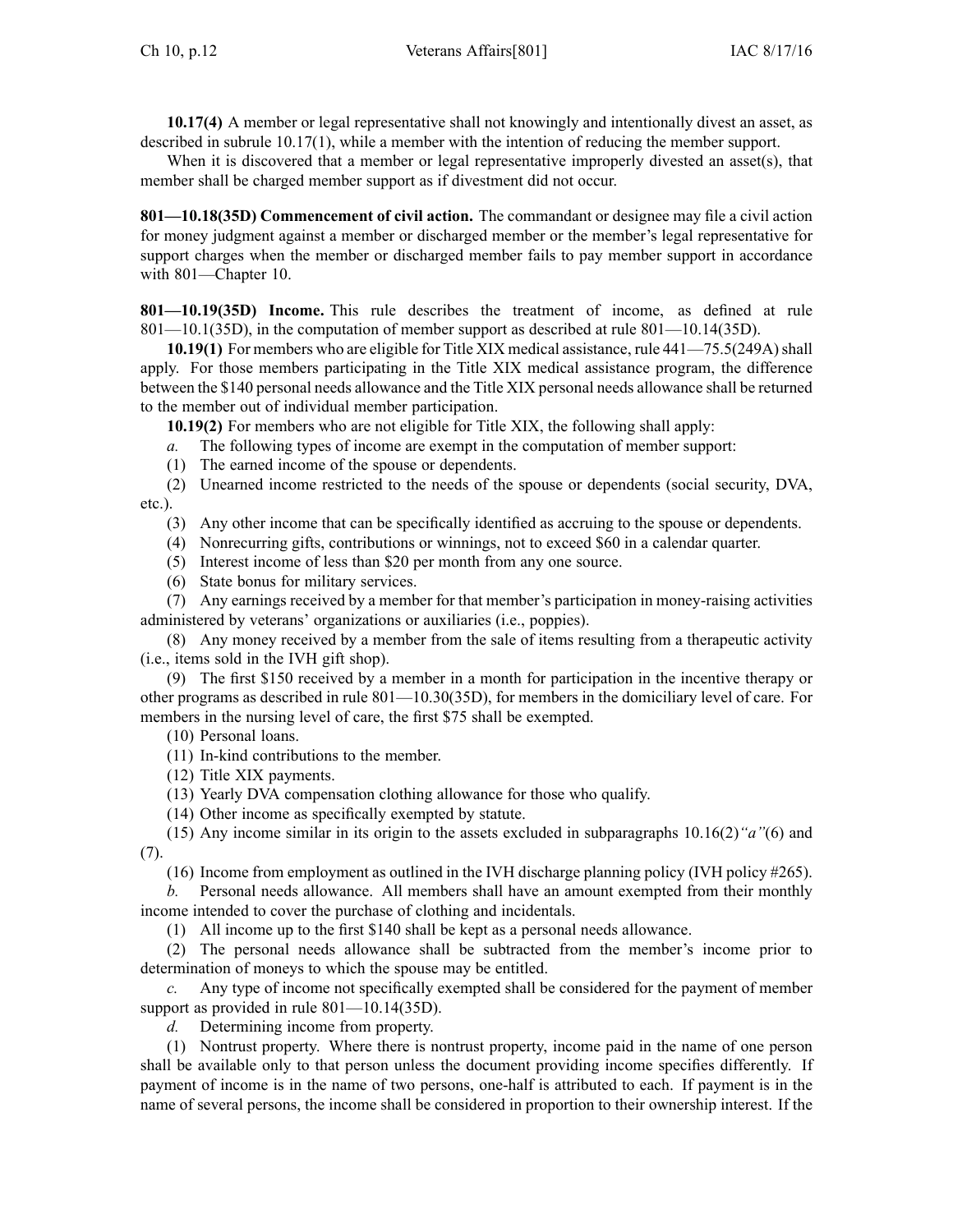member or spouse can establish different ownership by <sup>a</sup> preponderance of evidence, the income shall be divided in proportion to the ownership.

(2) Trust property. Where there is trust property, the paymen<sup>t</sup> of income shall be considered available as provided in the trust. In the absence of specific provisions in the trust, the income shall be considered as stated above for nontrust property.

*e.* The amount of income to consider in the computation of member suppor<sup>t</sup> shall be as follows:

(1) Regular monthly pensions and entitlements. The amount of income to be considered isthe gross amount of the monthly entitlement or pension received less any medical insurance premium deductions.

(2) Investments or nonrecurring lump sum payments. Net unearned income from investments or nonrecurring lump sum payments shall be determined by deducting income-producing costs from the gross unearned income. Income-producing costs include, but are not limited to, brokerage fees, property manager's salary, maintenance costs and attorney fees.

(3) Property sold on contract. The amount of income to consider shall be the amount received minus any payments for mortgage, taxes, insurance or assessments still owed on the property and payable by the contract holder.

(4) Earned income from <sup>a</sup> rental, sole or partnership enterprise. The amount of income to consider shall be the net profit figure as determined for the Internal Revenue Service on the member's income tax return.

EXCEPTION: The deductions of the previous year's state and federal taxes and depreciation on the income tax return are not allowable deductions for the purpose of the computation of member support. If <sup>a</sup> tax return is not available, the member or legal representative shall provide all information and verification needed in order to correctly compute member support.

(5) Partnership income. The member's share of the net profit shall be determined in the same manner as the partnership percentage as determined for the Internal Revenue Service's purposes.

**10.19(3)** Member income diversion to dependent spouse not living at IVH. A portion of the member's income shall be diverted to the spouse according to the following:

*a.* Spouse living in the community. One-half the income in exclusion of an amount equal to aid and attendance and after reduction of personal needs allowance.

*b.* Spouse permanently in another nursing home. Member shall be treated as single. If the member is in receipt of <sup>a</sup> DVA pension, the amount of income provided the spouse would be the DVA pension dependency amount.

*c.* Spouses living in <sup>a</sup> residential care facility. Spouses shall be treated under the same rules as <sup>a</sup> spouse living in the community in accordance with paragraph 10.19(3)*"a."*

*d.* All current court order proceedings and guardian/conservatorship appointments regarding financial obligations shall be honored.

**10.19(4)** Income disbursements.

*a.* All diversions to spouse or valid court orders shall be mailed or sent electronically as designated or on <sup>a</sup> monthly basis.

*b.* All checks or electronic payments shall be sent to the proper recipient no later than the eighth day of any given month or, at IVH's option, five business days after the member's last income deposit for that month.

*c.* Monthly income disbursements to <sup>a</sup> community spouse may be delayed or canceled if there is an overdue amount owed for suppor<sup>t</sup> payments.

[**ARC 7890B**, IAB 7/1/09, effective 7/1/09; **ARC 9689B**, IAB 8/24/11, effective 9/28/11; **ARC 1157C**, IAB 10/30/13, effective 12/4/13; see Delay note at end of chapter; **ARC 2675C**, IAB 8/17/16, effective 9/21/16]

### **801—10.20(35D) Other income.**

**10.20(1)** When <sup>a</sup> member receives regular monthly payments of unearned income, it shall be included in the resources available for the paymen<sup>t</sup> of member support.

**10.20(2)** When <sup>a</sup> member receives periodic recurring income which is received less frequently than monthly, this countable income, after the deduction of any allowable income-producing expenses, shall be considered in the month received.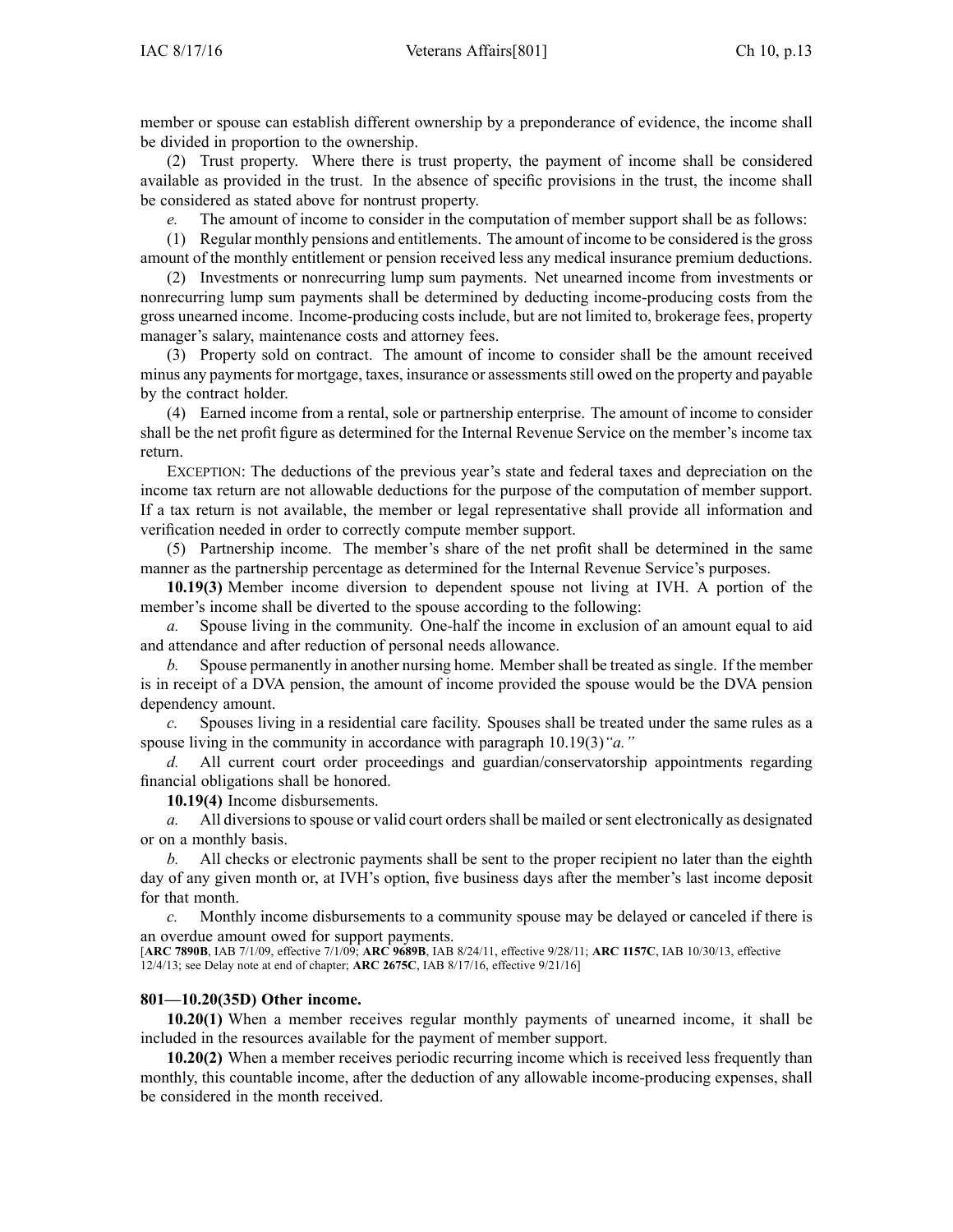**10.20(3)** When <sup>a</sup> member receives <sup>a</sup> nonrecurring retroactive paymen<sup>t</sup> from <sup>a</sup> specific entitlement source for <sup>a</sup> prior period of time, it shall be considered as income in the month received. The aid and attendance amount of the DVA pension shall be computed as <sup>a</sup> manual adjustment (available to member due to IVH nursing care).

**10.20(4)** Income from a particular source is considered terminated as of the date the member receives the last income paymen<sup>t</sup> from that source or the date that <sup>a</sup> sole or partnership enterprise ends, whichever is later.

**10.20(5)** When income from <sup>a</sup> particular source decreases in <sup>a</sup> calendar month, the decrease in income shall be considered in the computation of that month's membersupport. Income from <sup>a</sup> particular source is considered to be decreased as of the date the member receives the first income paymen<sup>t</sup> in the decreased amount.

**10.20(6)** When income from <sup>a</sup> particular source increases in <sup>a</sup> month, the increase in income shall be considered in the computation of that month's member support. Income from <sup>a</sup> particular source is considered to be increased as of the date the member receives the first income paymen<sup>t</sup> in the increased amount.

**10.20(7)** Recurring lump sum payments shall be treated as income in the month received.

**10.20(8)** Nonrecurring lump sum payments earned prior to admission, regardless of when received, shall not be counted as income but may be considered as an available liquid asset.

**10.20(9)** Any income as defined in rule 801—10.20(35D) that exceeds the member suppor<sup>t</sup> billing for that month shall thereafter be considered <sup>a</sup> liquid asset available under rule 801—10.16(35D).

**10.20(10)** Employment is only allowed as identified in the IVH discharge planning policy (IVH policy #265).

[**ARC 9689B**, IAB 8/24/11, effective 9/28/11; **ARC 1157C**, IAB 10/30/13, effective 12/4/13; see Delay note at end of chapter]

**801—10.21(35D) Fraud.** Applicants, members or legal representatives who knowingly conceal the existence of resources may be subject to the billing of full member support, discharge for failure to pay for member's care or denial of admission. Further, members who knowingly conceal liquid assets or income which would have affected member suppor<sup>t</sup> shall be charged for the amount not previously billed due to the fraudulent act. If upon admission it is determined that medical or other pertinent information provided during the application process was fraudulent, notice of discharge may be issued. In addition, any applicant, member or legal representative suspected of fraud may be referred to the department of inspections and appeals, division of investigations, for possible criminal or civil action. The attorney general's office shall conduct the investigation.

**801—10.22(35D) Overcharges.** When it is discovered that <sup>a</sup> member was charged for suppor<sup>t</sup> in excess of the amount actually due, the member shall receive <sup>a</sup> refund or credit to the member's account. If the member is discharged or deceased, <sup>a</sup> refund shall be conveyed to the member or legal representative.

### **801—10.23(35D) Penalty.**

**10.23(1)** All members who have resources in excess of the full suppor<sup>t</sup> rate shall be charged the full suppor<sup>t</sup> rate. If any member does not apply for all benefits due (such as, but not limited to, Title XIX, DVA pension, DVA compensation, social security, or any combination), fails to repor<sup>t</sup> resources accurately in order to not pay full support, or refuses to accep<sup>t</sup> the available billing programs offered at IVH, that member shall be charged up to full suppor<sup>t</sup> rate as if these responsibilities had been followed. Failure to comply with these rules may result in discharge from IVH.

**10.23(2)** If <sup>a</sup> member is required to pay full member suppor<sup>t</sup> under these rules, the monthly charge shall be calculated as the per diem in paragraph 10.15(1)*"a"* or 10.15(1)*"b"* times the billable days less any offsets. The only exception to this monthly charge will be the additional amount of aid and attendance in the DVA retroactive paymen<sup>t</sup> for the time period of nursing care at IVH. This amount, in total, shall be due regardless of resources available. If <sup>a</sup> member is required to pay member suppor<sup>t</sup> based on additional resources, these figures shall be obtained from the appropriate agencies. [**ARC 2675C**, IAB 8/17/16, effective 9/21/16]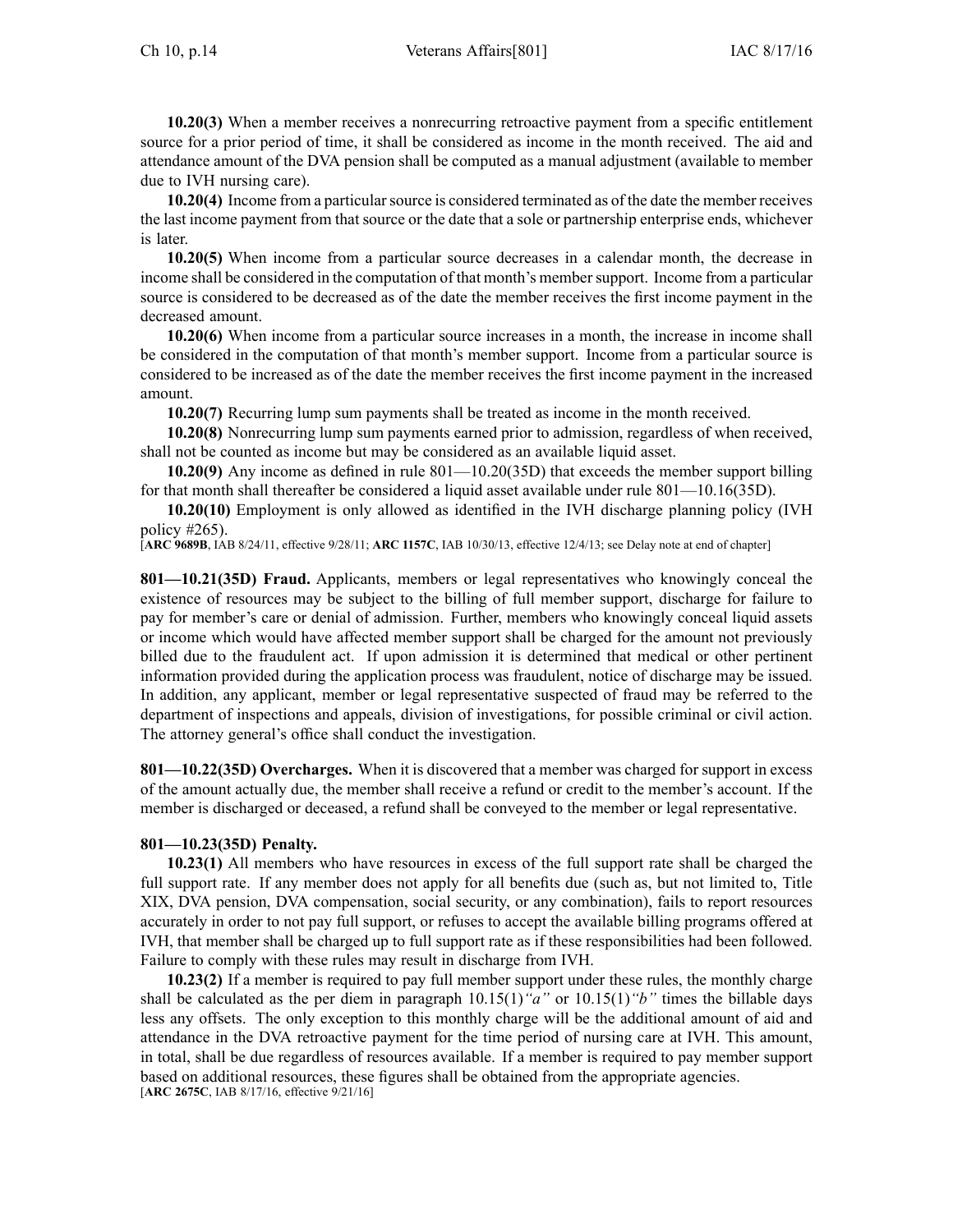#### **801—10.24** to **10.29** Reserved.

**801—10.30(35D)Incentive therapy and nonprofit rehabilitative programs.** Members may be offered the opportunity to perform services for IVH through the incentive therapy program as par<sup>t</sup> of their plan of care. Participating members shall be compensated at the state's minimum wage for their involvement in the incentive therapy program. If members enrolled in nonprofit rehabilitative programs receive an income from such programs, that income shall be treated in the same manner as the incentive therapy program or IVH policy.

This rule is intended to implement Iowa Code section [35D.7\(3\)](https://www.legis.iowa.gov/docs/ico/section/35D.7.pdf). [**ARC 1157C**, IAB 10/30/13, effective 12/4/13; see Delay note at end of chapter; **ARC 2675C**, IAB 8/17/16, effective 9/21/16]

#### **801—10.31** to **10.34** Reserved.

**801—10.35(35D) Handling of pension money and other funds.** Each member who has not been assigned <sup>a</sup> guardian, conservator, fiduciary or representative payee or has not designated <sup>a</sup> power of attorney while having adequate decision-making capacity or as otherwise specified may manage that member's own personal financial affairs. Upon the receipt of written authorization from the member or legal representative by the commandant or designee, the commandant or designee may assist the member in the managemen<sup>t</sup> of the member's financial affairs.

**10.35(1)** Pension money or other funds deposited with IVH are not assignable excep<sup>t</sup> as specified at subrule 10.19(3) or 10.40(2)*"b"*(1).

**10.35(2)** If authorized by <sup>a</sup> member, the commandant or designee may act on behalf of that member in receiving, disbursing, and accounting for personal funds of the member received from any source subject to the requirements of Iowa Code section [135C.24](https://www.legis.iowa.gov/docs/ico/section/135C.24.pdf). The authorization may be given or withdrawn in writing by the member or legal representative at any time. The authorization shall not be <sup>a</sup> condition of admission to or retention at IVH.

**10.35(3)** IVH shall maintain <sup>a</sup> commercial account with <sup>a</sup> federally insured bank for the personal deposits of its members. The account shall be known as the IVH membership account/rep payee for social security/VA beneficiaries. The commandant or designee shall record each member's personal depositsindividually and shall deposit the fundsin the membership account where the members' deposits shall be held in the aggregate. Interest shall accrue on those accounts that are on deposit the last working Friday of each month. IVH may withdraw moneys from the account maintained pursuan<sup>t</sup> to this subrule to establish certificates of deposit for the benefit of all members.

**10.35(4)** If authorized in writing by the member or legal representative, the commandant or designee may make withdrawals against that member's personal account to pay regular bills and other expenses incurred by the member. The authorization may be given or withdrawn in writing by the member or legal representative at any time. The authorization shall not be <sup>a</sup> condition of admission to or retention at IVH.

**10.35(5)** The commandant or designee shall maintain <sup>a</sup> written record of each member's funds which are received by or deposited with IVH. The member or legal representative shall receive <sup>a</sup> monthly statement showing deposits, withdrawals, disbursements, interest and current balances. If the commandant or designee is made representative payee or fiduciary for the member's financial transactions, this statement shall be maintained in the member's administrative file.

**10.35(6)** Except as otherwise specified and unless the commandant or designee has been appointed representative payee or fiduciary, funds deposited with IVH shall be released to the member or legal representative upon request. A statement will be provided showing deposits, disbursements, interest, and the final balance at the time the funds are withdrawn. When the member continues to maintain residency at IVH, the funds shall be released and <sup>a</sup> statement provided within three working days following the request. When <sup>a</sup> member is being discharged from IVH, the funds shall be released and <sup>a</sup> statement provided no later than the tenth day of the month following the month of discharge.

**10.35(7)** Upon the death of <sup>a</sup> member with personal funds deposited with IVH, IVH will first take paymen<sup>t</sup> for the final suppor<sup>t</sup> bill, which may include debts owed to the IVH arts and crafts and ceramics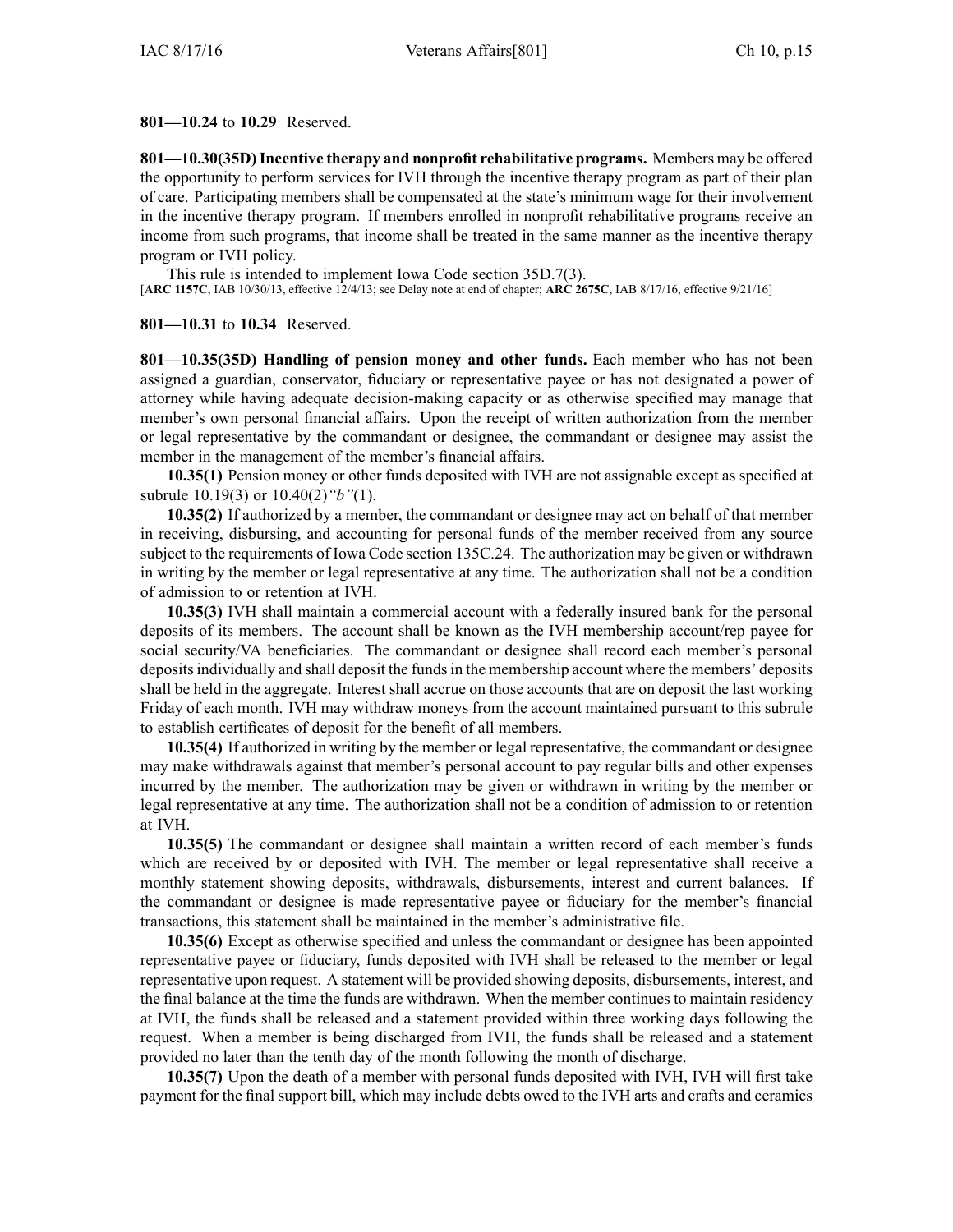program. If funds remain, IVH, upon receipt of documentation of the outstanding balance, will convey promptly the member's funds to the funeral home or to the individual paying last funeral expenses. IVH will notify promptly the estate recovery program of the death of any IVH resident who has been on Title XIX. Upon IVH's receipt of notification from the estate recovery program, any funds remaining in the deceased resident's membership account will be disbursed according to the deceased resident's directions. If probate papers are produced, <sup>a</sup> final accounting of those funds must also be provided to the individual administering the member's estate along with <sup>a</sup> disbursement of any remaining funds. If the value of the member's estate is so small as to make the granting of administration inadvisable, IVH must hold, then deliver all money plus interest within one year to the proper heirs equally or adhere to the member's reques<sup>t</sup> in the member's last will and testament.

**10.35(8)** A member discharged while on leave from IVH shall have the member's account closed before the first of the month following discharge.

This rule is intended to implement Iowa Code sections [35D.11\(2\)](https://www.legis.iowa.gov/docs/ico/section/35D.11.pdf) and [35D.12\(2\)](https://www.legis.iowa.gov/docs/ico/section/35D.12.pdf). [**ARC 9689B**, IAB 8/24/11, effective 9/28/11; **ARC 1157C**, IAB 10/30/13, effective 12/4/13; see Delay note at end of chapter; **ARC 2675C**, IAB 8/17/16, effective 9/21/16]

### **801—10.36(35D) Leave, bed holds and 96-hour passes.**

**10.36(1)** *Non-Title XIX members.*

*a.* Members are free to leave IVH grounds unless contraindicated by medical determination. In cases where it is determined to be medically contraindicated and <sup>a</sup> member chooses to leave, the member or legal representative must sign "Discharge Against Medical Advice," Form 475-0940.

*b.* Leaves are required if the member expects to be absent pas<sup>t</sup> midnight.

*c.* All leaves other than free time shall require paymen<sup>t</sup> of member suppor<sup>t</sup> charges as though the member were in residency. Failure to pay regular member suppor<sup>t</sup> charges may result in discharge of the member. Leave length may be changed by notification from the member or legal representative to the nursing unit social worker or domiciliary office.

*d.* Hospital leaves. Leaves spen<sup>t</sup> in approved medical facilities away from IVH shall not be counted against the 59-day leave time limit as set out in paragraph 10.14(3)*"b."*

Hospital leaves shall be granted and the charges for such leaves shall be as follows: During the first ten consecutive days of any hospital stay, the member shall pay the regular and usual assessed charge for the member's level of care. Beginning on the eleventh day through the remainder of the hospitalization, the member shall not be charged. Each monthly member support bill shall reflect any adjustments related to hospitalization.

Leaves to other medical facilities for the purpose of treatment shall be treated as hospital leaves.

*e.* General leaves.

(1) Twelve days of leave time each calendar year shall be free time.

(2) The member shall be charged the usual suppor<sup>t</sup> charge for leave time over 12 days up to and including 59 days.

(3) The member shall be charged the full suppor<sup>t</sup> rate for the level of care in which the member resides for leave time over 59 days.

(4) Leave time is not cumulative from one calendar year to another calendar year.

(5) Leave time the member has not utilized or cannot utilize shall not be credited toward the member's support.

(6) Support charges for the member on leave who wishes to retain the member's room or bed shall be due and payable as though the member were in residency as set forth in paragraph 10.36(1)*"c."*

*f.* When the nursing care member is on leave, the member shall remain on in-house status for the first 12 leave days per calendar year for DVA per diem purposes and IVH shall be financially responsible for medical expenses, which include deductibles, co-pays and the member's share after all insurance has been filed and paid to the medical facility, unless the medical expenses are assumed by the member or legal representative in relation to choice of medical facility.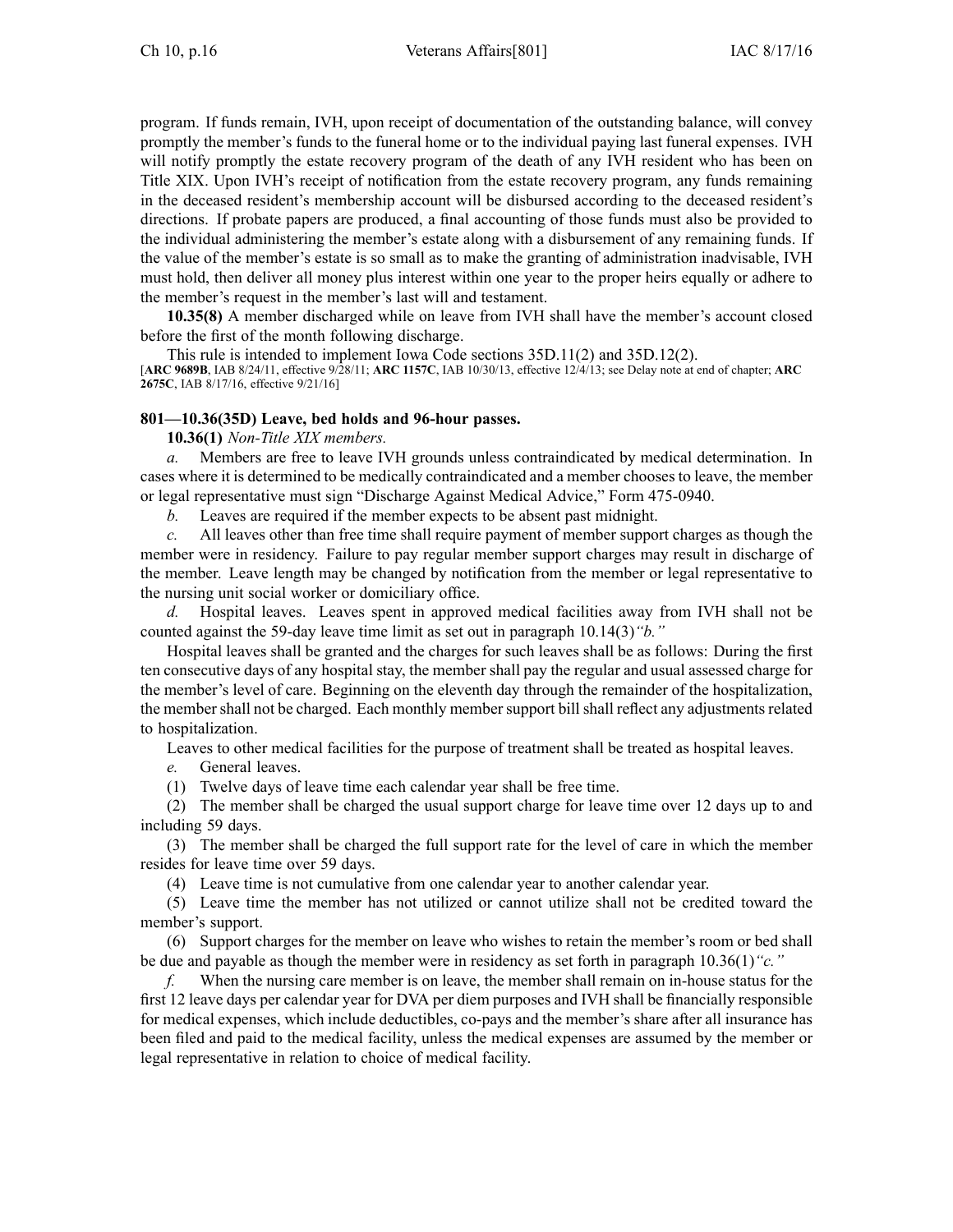*g.* When <sup>a</sup> member has used 12 non-hospital leave days, IVH is not financially responsible for any medical charges for the member while on leave.

**10.36(2)** *Members who are receiving Title XIX benefits.*

*a.* Members are free to leave IVH grounds unless contraindicated by medical determination. In cases where it is determined to be medically contraindicated and <sup>a</sup> member chooses to leave, the member or legal representative must sign "Discharge Against Medical Advice," Form 475-0940.

*b.* A leave as set out in paragraph 10.36(1)*"b"* is required if <sup>a</sup> member expects to be absent pas<sup>t</sup> midnight.

*c.* The member's bed shall be held while the member is visiting away from IVH for <sup>a</sup> period not to exceed 18 days in any calendar year. There is no restriction as to the amount of days taken in any one month or during any one visit, as long as the days taken in the calendar year do not exceed 18. Additional days shall be allowed if the member's medical provider recommends in the plan of care that additional days would be rehabilitative.

*d.* A member or <sup>a</sup> legal representative who wishes to exceed the 18 visitation days and retain the member's bed, but does not have medical provider recommendation for an extension, must make arrangements with the operations division administrator or designee for paymen<sup>t</sup> of the rate determined by the department of human services income maintenance worker for all days in excess of the 18 visitation days. If prior arrangements and paymen<sup>t</sup> are not made, <sup>a</sup> member may be discharged in accordance with subrule 10.12(2).

*e.* A bed shall be held for <sup>a</sup> hospitalized member. The member's client participation shall be paid according to the department of human services' income maintenance worker for all hospitalized days until member returns or is discharged.

*f.* IVH is not financially responsible for any medical charges for the member when visiting away from IVH.

**10.36(3)** *Ninety-six-hour passes for domiciliary members.*

*a.* A pass shall not exceed 96 hours. If <sup>a</sup> member expects to be gone for more than 96 hours, <sup>a</sup> leave is required.

*b.* Upon return from <sup>a</sup> pass, the member must remain in residence pas<sup>t</sup> midnight of the day of return before another pass is issued.

*c.* When <sup>a</sup> member is on pass, the member shall remain on in-house status for DVA per diem purposes; IVH shall be financially responsible for medical expenses, which include deductibles, co-pays and the member's share after all insurance has been filed and paid to the medical facility, unless the medical expenses are assumed by the member or legal representative in relation to choice of medical facility.

[**ARC 8014B**, IAB 7/29/09, effective 7/10/09; **ARC 8417B**, IAB 12/30/09, effective 2/3/10; **ARC 1157C**, IAB 10/30/13, effective 12/4/13; see Delay note at end of chapter; **ARC 2675C**, IAB 8/17/16, effective 9/21/16]

#### **801—10.37(35D) Mail.**

**10.37(1)** Each member or legal representative shall be afforded <sup>a</sup> choice in the methods of handling the member's business mail and in meeting the member's responsibilities for reporting resources for the purpose of computation of member support. A member found to have inadequate financial decision making shall have that member's business mail handled in <sup>a</sup> manner as to respec<sup>t</sup> that member's dignity and still meet the needs of IVH for complete information regarding resources.

**10.37(2)** Each member or legal representative shall be allowed to handle that member's business mail to the degree of responsibility chosen by the member or legal representative. A member may:

*a.* Elect to receive all business mail personally and provide the resident finance office with financial documentation, or

*b.* Designate that the member shall receive personal mail items, but business mail received at IVH from entitlement sources or concerning assets shall be routed to the resident finance office, cashier's office or Medicare office, whichever is appropriate. [**ARC 2675C**, IAB 8/17/16, effective 9/21/16]

**801—10.38** and **10.39** Reserved.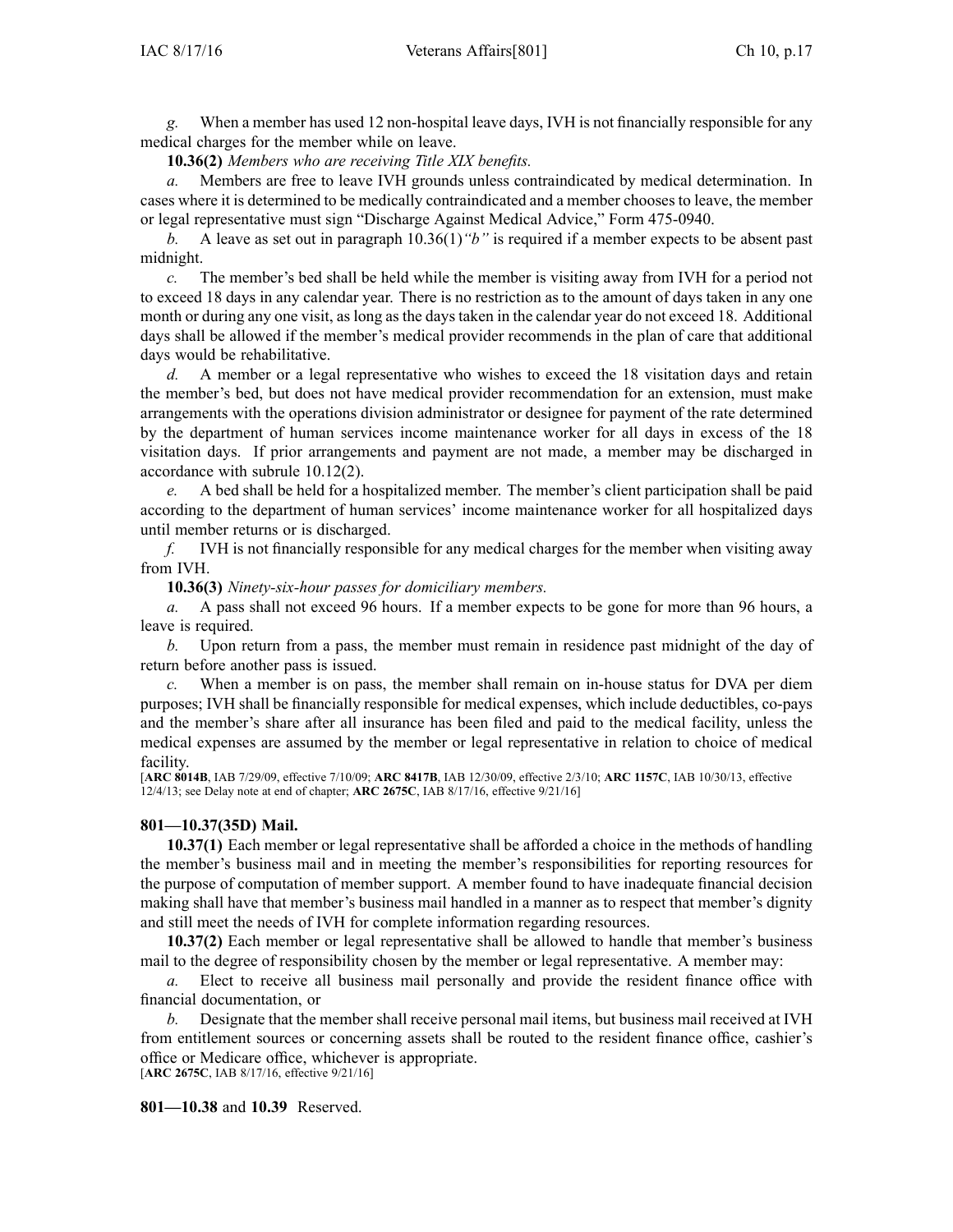**801—10.40(35D) Requirements for member conduct.** The commandant or designee shall administer and enforce all requirements for member conduct. Subject to these rules and Iowa Code section [135C.23](https://www.legis.iowa.gov/docs/ico/section/135C.23.pdf), the commandant or designee may transfer or discharge any member from IVH when the commandant or designee determines that the health, safety or welfare of the members or staff is in immediate danger, and other reasonable alternatives have been exhausted.

**10.40(1)** In addition to the member responsibilities as set out in rule 801—10.12(35D), each member shall also comply with the following requirements:

*a.* The use of intoxicants or alcoholic beverages on IVH premises is prohibited unless prescribed by <sup>a</sup> medical provider.

*b.* The bringing of alcoholic beverages or illicit substances on IVH premises is prohibited. Any illicit substances or drug paraphernalia or both found in the member's possession shall be grounds for immediate discharge.

*c.* The use of illegal substances while <sup>a</sup> member of IVH is prohibited. A urinalysis shall confirm the presence of illegal substances. A member's refusal to submit to <sup>a</sup> urinalysis in response to <sup>a</sup> reques<sup>t</sup> based on probable cause shall be considered <sup>a</sup> positive result and is grounds for discharge.

*d.* Firearms or weapons of any nature shall be turned in to the commandant or designee for safekeeping. The commandant or designee shall decide if an instrument is <sup>a</sup> weapon. Firearms or weapons in the possession of <sup>a</sup> member which constitute <sup>a</sup> hazard to self or others shall be removed and stored in <sup>a</sup> place provided and controlled by the facility or sent with family members for safekeeping.

*e.* Smoking in members' rooms is prohibited. Members who smoke shall do so within designated smoking areas so as not to endanger self or others.

*f.* Continuously disruptive behavior on the par<sup>t</sup> of <sup>a</sup> member is grounds for transfer or discharge.

*g.* Members shall comply with legal requests and orders of the commandant or designee.

*h.* Members shall not violate state and federal statutes.

*i.* Members shall report to the resident finance supervisor or designee any changes in assets/income, and pay suppor<sup>t</sup> within ten business days after the monthly suppor<sup>t</sup> bill is received or ten business days after the member's last income deposit for the month.

**10.40(2)** When <sup>a</sup> member is found in violation of the requirements of conduct established in subrule 10.40(1), the following steps may be taken:

*a.* For <sup>a</sup> first offense, <sup>a</sup> member is counseled by an appropriate staff person and options for correcting the behavior are considered. Options may include but are not limited to:

(1) Funds restriction.

(2) Substance abuse treatment.

(3) Mental health services.

*b.* IVH control of the member's personal funds as follows:

(1) The pension money and other incomes and available liquid assets shall be deposited by the commandant or designee in <sup>a</sup> separate account for and on behalf of the member. The commandant or designee shall, under the procedures established in subrules 10.35(3) and 10.35(4), make withdrawals and disbursements to meet the regular bills and other expenses of the member.

(2) If, after <sup>a</sup> period of up to six months, the member's behavior is deemed appropriate by the facility, the handling of funds will be reviewed, and funds may be returned to the control of the member.

(3) If the member is discharged from IVH, the balance of the funds in the IVH membership account shall be paid to the member or financial legal representative no later than the tenth day of the month following the month of discharge.

*c.* For <sup>a</sup> second offense, <sup>a</sup> member is offered the services above and is placed on probation that warns <sup>a</sup> third offense may lead to discharge.

*d.* For <sup>a</sup> third offense, discharge from IVH in accordance with subrule 10.40(3).

**10.40(3)** The steps described in subrule 10.40(2) shall generally be followed in that order. However, if the member's violation is of an extreme nature and the member is not amenable to counseling, the commandant or designee shall choose to discharge the member after the expiration of <sup>a</sup> 30-day written notification period which begins when the notice is personally delivered. If the IRCC, in conjunction with the medical provider and mental health personnel, deems that the member's behavior poses <sup>a</sup> threat of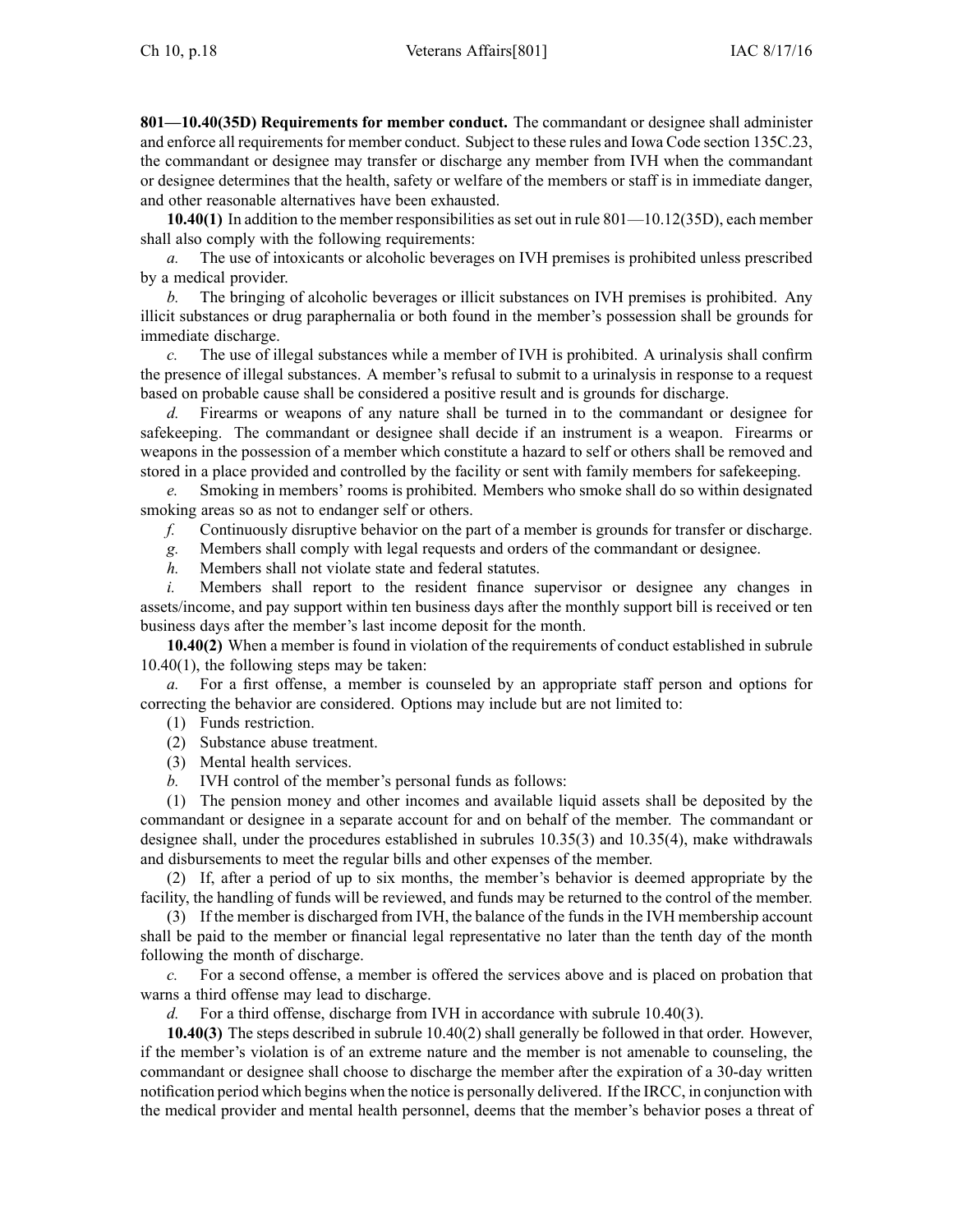imminent danger, the commandant or designee may issue notice of an immediate involuntary discharge. In such an emergency situation, <sup>a</sup> written notice shall be given prior to or within 48 hours following the discharge.

The member's county commission of veterans affairs and the legal representative shall be informed in writing of the decision to discharge. Written notification shall also be issued to appropriate governmental agencies including the commission, the department of inspections and appeals, and the department on aging's long-term care ombudsman to ensure that the member's health, safety or welfare shall not be in danger upon the member's release.

**10.40(4)** A member who has been previously discharged under the provisions of subrule 10.40(2) or 10.40(3) shall be readmitted to IVH only upon the approval of the commandant or designee. If not approved, the applicant shall receive written notice of the denial. A copy of the denial notice shall be forwarded to the commission and the appropriate county commission of veterans affairs. Any decision to deny readmittance is subject to the review of the commission.

[**ARC 8014B**, IAB 7/29/09, effective 7/10/09; **ARC 1157C**, IAB 10/30/13, effective 12/4/13; see Delay note at end of chapter; **ARC 2675C**, IAB 8/17/16, effective 9/21/16]

**801—10.41(35D) County of settlement upon discharge.** A member does not acquire legal settlement in Marshall County, the county in which IVH islocated, unlessthe member is voluntarily or involuntarily discharged from IVH, continuously resides in the county for <sup>a</sup> period of one year subsequent to the discharge and during that year is not readmitted to IVH and does not receive any services from IVH. [**ARC 2675C**, IAB 8/17/16, effective 9/21/16]

### **801—10.42(35D) Disposition of personal property and funds.**

**10.42(1)** A discharged member shall remove all personal property at the time of discharge or within 30 days. Personal property not removed within 30 days after discharge shall become the property of IVH to dispose of as the commandant or designee directs. Personal property may be forwarded at the member's expense to the member's last-known address. When the member is discharged from IVH, the member's funds shall be released to the member or legal representative with <sup>a</sup> statement provided no later than the tenth day of the month following the month of discharge.

**10.42(2)** Following written notification to the legal representative or first next of kin, <sup>a</sup> deceased member's personal property remaining at IVH 30 days after written notification shall become the property of IVH to dispose of as the commandant or designee directs. If there is <sup>a</sup> known legal representative or first next of kin, the property may be shipped to the legal representative or first next of kin at the expense of the estate, legal representative, or first next of kin.

**10.42(3)** Upon the death of <sup>a</sup> member with personal funds deposited at IVH, after the final bill and any outstanding funeral expenses have been paid, and after receipt of notification from the estate recovery program (for those on Title XIX) that release of funds is approved, IVH shall convey the member's funds along with <sup>a</sup> final statement to the legal representative administering the member's estate. When an estate is not opened or in cases where no executor is appointed, IVH shall attempt to locate the deceased member's heirs and deliver the funds to the heirs equally or according to the terms of the last will and testament within one year after the date of death.

[**ARC 2675C**, IAB 8/17/16, effective 9/21/16]

**801—10.43(35D) Rule enforcement—power to suspend and discharge members.** The commandant or designee shall administer and enforce all rules adopted by the commission, including rules of discipline and, subject to these rules, may immediately suspend the membership of and discharge any member from IVH for infraction of the rules when the commandant or designee determines that the health, safety or welfare of the members of IVH is in immediate danger and other reasonable alternatives have been exhausted. The suspension and discharge are temporary pending action by the commission. Judicial review of the action of the commission may be sought in accordance with Iowa Code chapter [17A](https://www.legis.iowa.gov/docs/ico/chapter/17A.pdf).

**10.43(1)** The commandant or designee shall, with the input and recommendation of the IRCC, involuntarily discharge <sup>a</sup> member for any of the following reasons: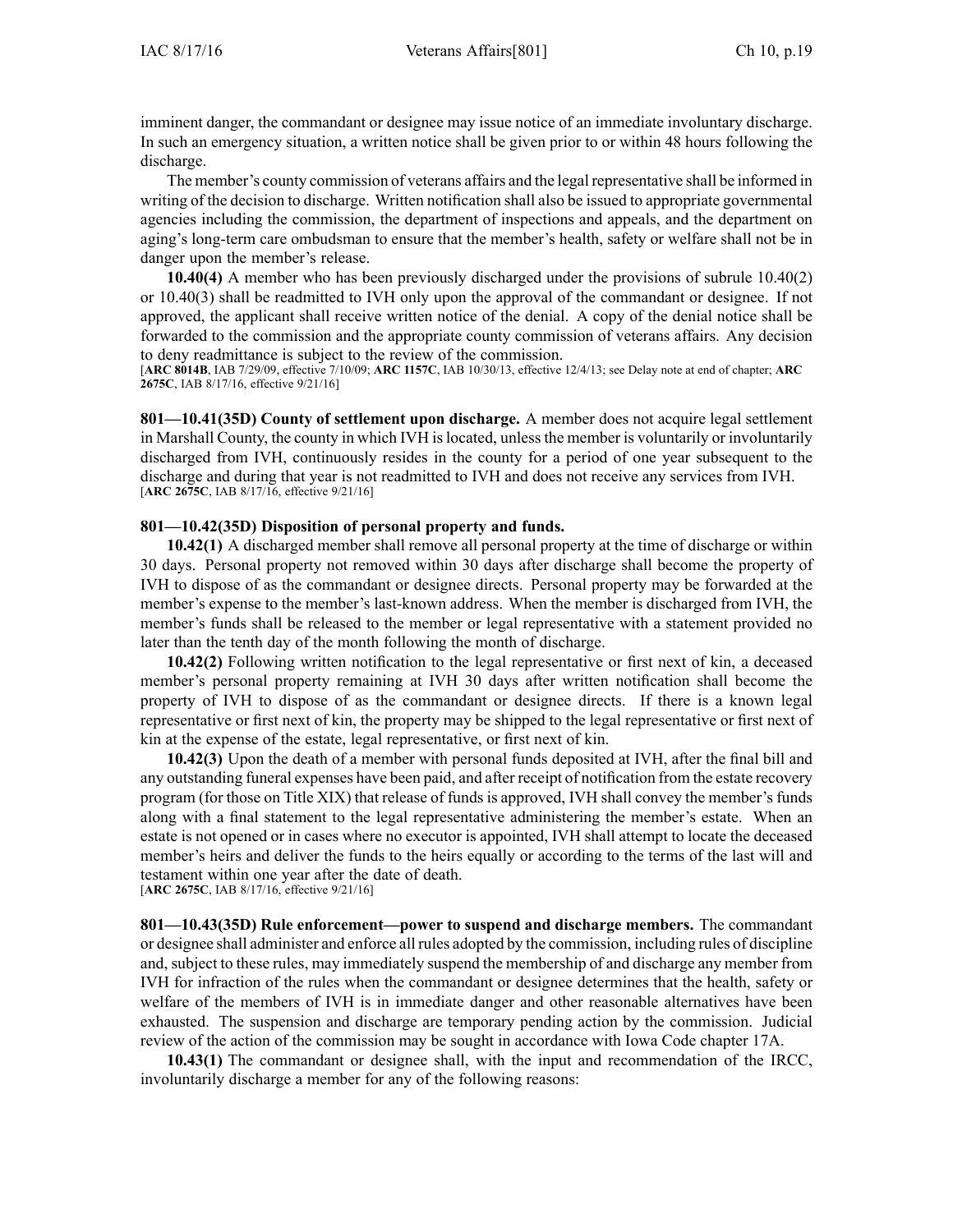*a.* The member has been diagnosed with <sup>a</sup> substance use disorder but continues to abuse alcohol or an illegal drug in violation of the member's conditional or provisional agreemen<sup>t</sup> entered into at the time of admission or at any time thereafter, and all of the following conditions are met:

(1) The member has been provided sufficient notice of any changes in the member's collaborative care plan.

(2) The member has been notified of the member's commission of three offenses and has been given the opportunity to correct the behavior through either of the following options:

1. Being given the opportunity to receive the appropriate level of treatment in accordance with best practices for standards of care.

2. By having been placed on probation by IVH for <sup>a</sup> second offense.

Notwithstanding the member meeting the criteria for discharge under paragraph 10.43(1)*"a,"* if the member has demonstrated progress toward the goals established in the member's collaborative care plan, the IRCC and the commandant or designee may exercise discretion regarding the discharge. Notwithstanding any provision to the contrary, the member may be immediately discharged under paragraph 10.43(1)*"a"* if the member's actions or behavior jeopardizes the life or safety of other members or staff.

*b.* The member refuses to utilize the resources available to address issues identified in the member's collaborative care plan, and all of the following conditions are met:

(1) The member has been provided sufficient notice of any changes in the member's collaborative care plan.

(2) The member has been notified of the member's commission of three offenses and the member has been placed on probation by IVH for <sup>a</sup> second offense.

Notwithstanding the member meeting the criteria for discharge under paragraph 10.43(1)*"b,"* if the member has demonstrated progress toward the goals established in the member's collaborative care plan, the IRCC and the commandant or designee may exercise discretion regarding the discharge. Notwithstanding any provision to the contrary, the member may be immediately discharged if the member's actions or behavior jeopardizes the life or safety of other members or staff.

*c.* The member no longer meets the requirements for residential or nursing level of care, as determined by the IRCC or medical provider.

*d.* The member requires <sup>a</sup> level of licensed care not provided at IVH.

**10.43(2)** Provisions for member following discharge from IVH.

*a.* If <sup>a</sup> member is discharged under thisrule, the discharge plan shall include placement in <sup>a</sup> suitable living situation which may include but is not limited to <sup>a</sup> transitional living program approved by the commission or <sup>a</sup> living program provided by DVA.

*b.* If <sup>a</sup> member is involuntarily discharged under this rule, the commission shall, to the greatest extent possible, ensure against the member being homeless and ensure that the domicile to which the member is discharged is fit and habitable and offers <sup>a</sup> safe and clean environment which is free from health hazards and provides appropriate heating, ventilation and protection from the elements.

**10.43(3)** Discharge notice, including right to appeal. An involuntary discharge of <sup>a</sup> member under this rule shall be preceded by <sup>a</sup> written notice to the member. The notice shall state that, unless the discharge is an immediate discharge due to the member's actions or behavior which jeopardizes the life or safety of other members or staff, the effective date of the discharge is 30 calendar days from the date of receipt of the discharge notice, and that the member has the right to appeal the discharge. In addition, the discharge notice shall contain:

- *a.* The stated reason for the proposed discharge or transfer.
- *b.* The actual effective date of the proposed discharge or transfer.

*c.* A statement in not less than 12-point type which reads: "You have <sup>a</sup> right to appeal the facility's decision to transfer or discharge you. If you think you should not have to leave this facility, you may reques<sup>t</sup> <sup>a</sup> hearing in writing or verbally with the Commission of Veterans Affairs (hereinafter referred to as "Commission") within five (5) calendar days after receiving this notice. You have <sup>a</sup> right to be represented at the hearing by an attorney or any other individual of your choice at your own expense. If you reques<sup>t</sup> <sup>a</sup> hearing, it will be held, and <sup>a</sup> decision rendered within ten (10) calendar days of the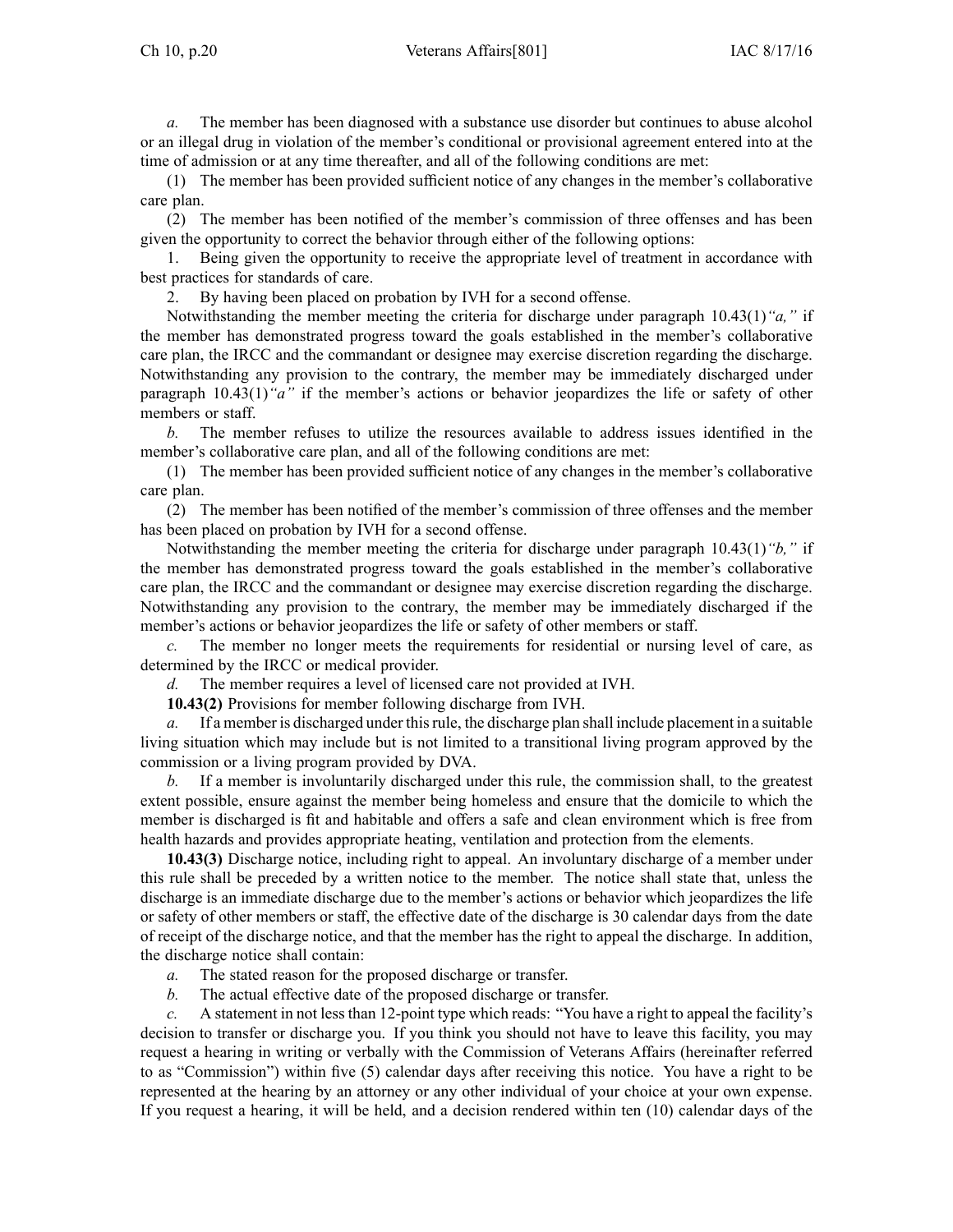filing of the appeal. Provision may be made for extension of the ten (10) day requirement upon reques<sup>t</sup> to the Commission designee. If you lose the hearing, you will not be discharged or transferred before the expiration of 30 days following receipt of the original notice of the discharge or transfer, or no sooner than five (5) days following final decision of such hearing. To reques<sup>t</sup> <sup>a</sup> hearing or receive further information, call the Commission or write to the Commission to the attention of: Chairperson, Commission of Veterans Affairs."

**10.43(4)** Emergency discharge. In the case of an emergency transfer or discharge relating to <sup>a</sup> threat of imminent harm, the resident must still be given <sup>a</sup> written notice prior to or within 48 hours following transfer or discharge. A copy of this notice must be placed in the resident's file, and it must contain all the information required by 10.43(3). In addition, the notice must contain <sup>a</sup> statement in not less than 12-point type (elite), which reads: "You have <sup>a</sup> right to appeal the facility's decision to transfer or discharge you on an emergency basis. If you think you should not have to leave this facility, you may reques<sup>t</sup> <sup>a</sup> hearing in writing or verbally with the Commission of Veterans Affairs (hereinafter referred to as 'Commission') within 5 calendar days after receiving this notice. If you reques<sup>t</sup> <sup>a</sup> hearing, it will be held and <sup>a</sup> decision rendered within 10 calendar days of the filing of the appeal no later than 14 days after receipt of your reques<sup>t</sup> by the Commission. You may be transferred or discharged before the hearing is held or before <sup>a</sup> final decision is rendered. If you win the hearing, you have the right to be transferred back into the facility. To reques<sup>t</sup> <sup>a</sup> hearing or receive further information, you may call the Commission or write to the Commission to the attention of: Chairperson, Commission of Veterans Affairs."

**10.43(5)** Appeal by member.

*a.* If <sup>a</sup> member appeals the discharge under this rule, the member shall be provided with the information relating to the appeals process as specified in rule 801—10.47(35D).

*b.* If <sup>a</sup> member appeals the discharge under this rule, the involuntary discharge appeal process in rule 801—10.47(35D) shall apply.

**10.43(6)** By the fourth Monday of each session of the Iowa general assembly, the commandant shall submit <sup>a</sup> repor<sup>t</sup> annually to the senate veterans affairs committee and the house veterans affairs committee specifying the number, circumstances and placement of each member involuntarily discharged from IVH under this rule during the previous calendar year.

**10.43(7)** Any involuntary discharge by the commandant or designee under this rule shall comply with the rules adopted by the commission and by the department of inspections and appeals in accordance with Iowa Code section [35D.15](https://www.legis.iowa.gov/docs/ico/section/35D.15.pdf).

[**ARC 8014B**, IAB 7/29/09, effective 7/10/09; **ARC 8417B**, IAB 12/30/09, effective 2/3/10; **ARC 1157C**, IAB 10/30/13, effective 12/4/13; see Delay note at end of chapter; **ARC 2675C**, IAB 8/17/16, effective 9/21/16]

**801—10.44** Reserved.

#### APPEAL PROCESS

**801—10.45(35A,35D) Applicant appeal process.** An applicant who believes that any of the provisions of this chapter have not been upheld, or have been upheld unfairly, may file an appeal directly with the commandant or designee containing <sup>a</sup> statement of the grievance and requested action. The commandant or designee shall investigate and may hold an informal hearing with the applicant and other involved individuals. Subrules 10.46(4) to 10.46(8) apply subsequently. The commandant or designee shall notify the applicant of the decision in writing within ten working days of receipt of the grievance. [**ARC 1157C**, IAB 10/30/13, effective 12/4/13; see Delay note at end of chapter]

**801—10.46(35A,35D) Member appeal process.** A member who believes that any of the provisions of 801—Chapter 10 have not been upheld or have been upheld unfairly may file an appeal.

**10.46(1)** A member shall discuss the problem and action desired with the assigned social worker within five working days of the incident which caused the problem. The social worker shall investigate the situation and attempt to resolve the problem within five working days of the discussion with the member. If the assigned social worker has allegedly caused the grievance, the member may file the grievance directly with the social work supervisor.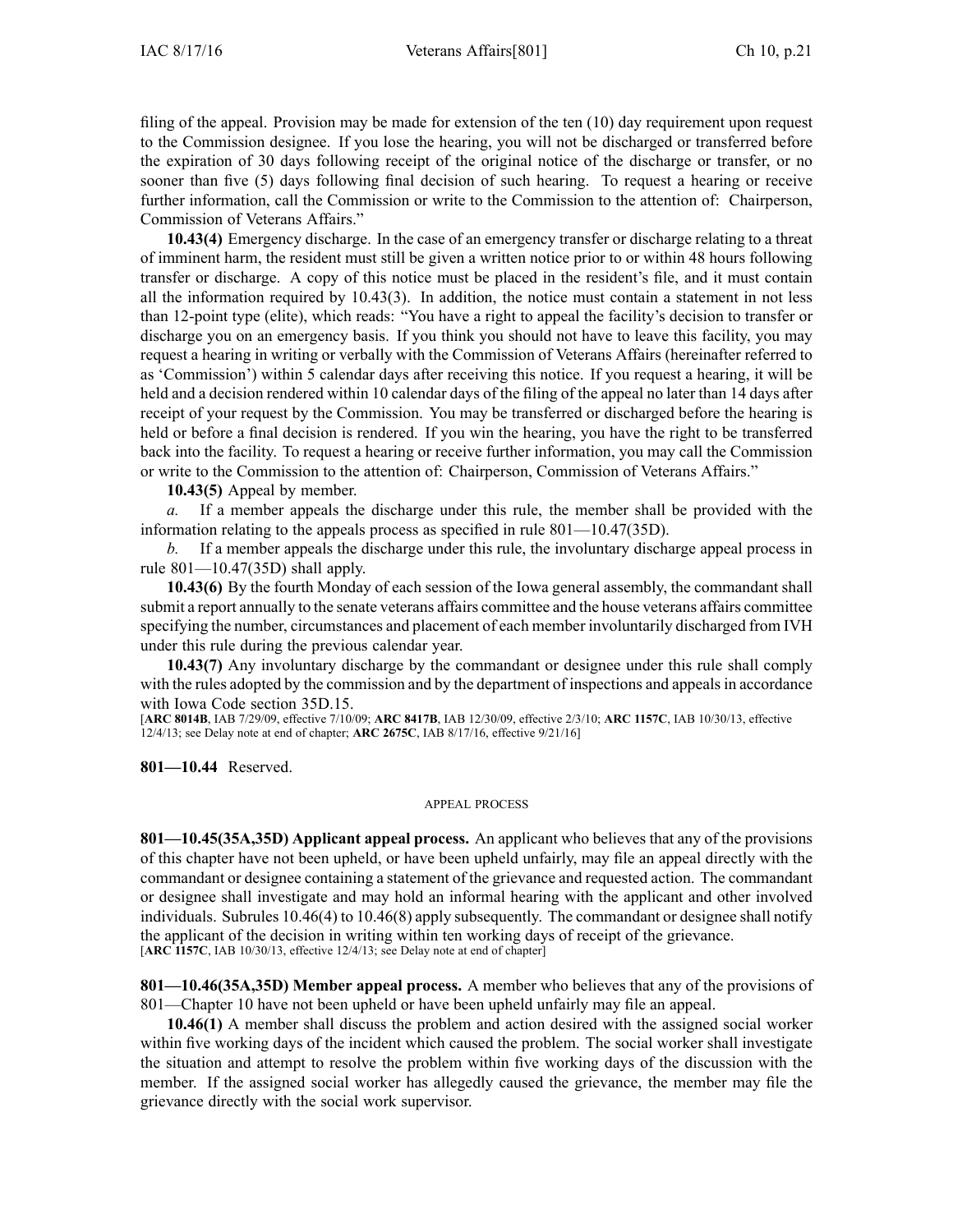**10.46(2)** If unable to resolve the problem, or if the member is dissatisfied with the solution, the social worker shall assist the member with filing <sup>a</sup> formal grievance and shall submit <sup>a</sup> repor<sup>t</sup> of the facts and recommendations to the administrator of nursing within five working days of the discussion with the member. The administrator of nursing shall inform the member of the decision in writing within five working days of receipt of the social worker's report.

**10.46(3)** If the member is not satisfied with the decision of the administrator of nursing, or if no decision is given within the time specified in subrule 10.46(2), the member may appeal to the commandant or designee within ten working days of the decision of the administrator of nursing or, if no decision is given, within ten working days of the time limit specified in subrule 10.46(2). The grievance shall be submitted in writing and contain <sup>a</sup> statement of the cause of the grievance and requested action. A copy of the decision of the administrator of nursing shall be attached to the grievance statement, if applicable. The commandant or designee shall investigate the grievance and may hold an informal hearing with the member, administrator of nursing, and other involved individuals. The commandant or designee shall notify the member and the administrator of nursing of the decision in writing within ten working days of receipt of the grievance.

**10.46(4)** If the member is not satisfied with the decision of the commandant, or if no decision is given within the time limits specified in subrule 10.46(3), the member may appeal to the commission within ten working days of the commandant's decision. The member and commandant shall be notified in writing within five working days of the commission's receipt of the appeal. The commission shall schedule <sup>a</sup> hearing with the member, commandant, and other involved individuals to determine the facts and make <sup>a</sup> final decision.

**10.46(5)** The member may appoint any individual to represen<sup>t</sup> the member in the appeal process, at the member's expense.

**10.46(6)** No reprisals of any kind shall be taken against <sup>a</sup> member for filing an appeal.

**10.46(7)** The member may obtain judicial review of the commission's final decision in accordance with Iowa Code chapter [17A](https://www.legis.iowa.gov/docs/ico/chapter/17A.pdf).

**10.46(8)** The time limits specified in the above subrules may be extended when mutually agreed upon by the persons involved in the appeal process.

[**ARC 1157C**, IAB 10/30/13, effective 12/4/13; see Delay note at end of chapter; **ARC 2675C**, IAB 8/17/16, effective 9/21/16]

Rules 801—10.45(35A,35D) and 801—10.46(35A,35D) are intended to implement Iowa Code subsection [35A.3\(4\)](https://www.legis.iowa.gov/docs/ico/section/35A.3.pdf) and Iowa Code chapter [35D](https://www.legis.iowa.gov/docs/ico/chapter/35D.pdf).

**801—10.47(35D) Involuntary discharge appeal.** When <sup>a</sup> member appeals an involuntary discharge, the following provisions shall apply:

**10.47(1)** The member shall file the appeal with the commission within 5 calendar days of receipt of the discharge notice.

**10.47(2)** The commission shall conduct <sup>a</sup> contested case proceeding in accordance with the uniform rules on contested case proceedings found in 801—Chapter 8. The rules in 801—Chapter 8 are adopted by reference with the following amendment: The presiding officer must be <sup>a</sup> member of the commission and cannot be an administrative law judge with the department of inspections and appeals.

**10.47(3)** The commission shall render <sup>a</sup> decision on the appeal and notify the member of the decision in writing within 10 calendar days of the filing of the appeal.

**10.47(4)** If the member is not satisfied with the decision of the commission, the member may appeal the commission's decision by filing an appeal with the department of inspections and appeals within 5 calendar days of being notified in writing of the commission's decision.

**10.47(5)** The department of inspections and appeals shall render <sup>a</sup> decision on the appeal of the commission's decision and notify the member of the decision in writing within 15 calendar days of the filing of the appeal with the department.

**10.47(6)** The maximum time period that shall elapse between receipt by the member of the discharge notice and actual discharge shall not exceed 55 days which includes the 30-day discharge notice period and any time during which any appeals to the commission or the department of inspections and appeals are pending.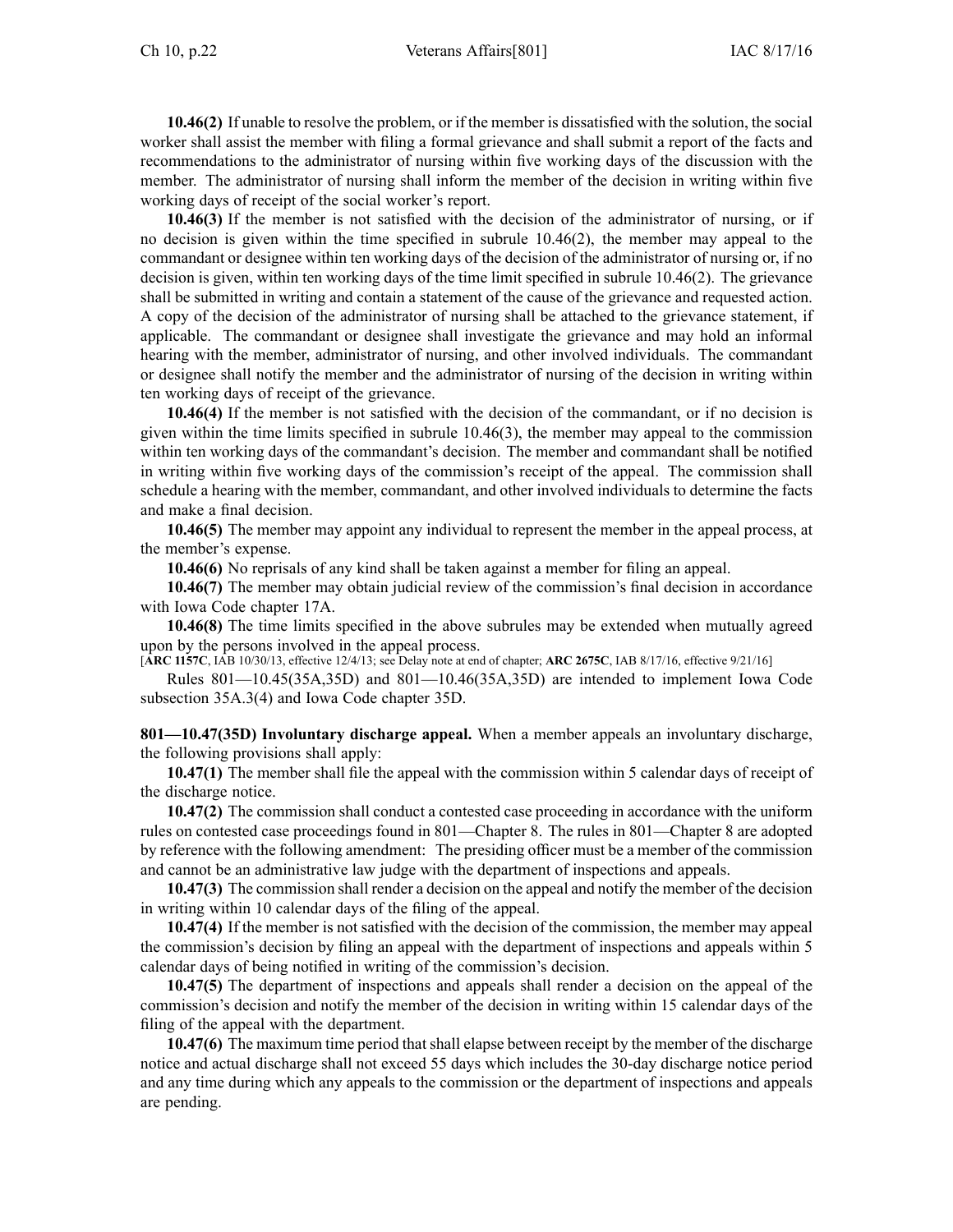**10.47(7)** If <sup>a</sup> member is not satisfied with the decision of the department of inspections and appeals, the member may seek judicial review in accordance with Iowa Code chapter [17A](https://www.legis.iowa.gov/docs/ico/chapter/17A.pdf). A member's discharge under rule 801—10.43(35D) shall not be stayed while judicial review is pending. [**ARC 8014B**, IAB 7/29/09, effective 7/10/09; **ARC 8417B**, IAB 12/30/09, effective 2/3/10; **ARC 8635B**, IAB 3/24/10, effective 4/28/10]

**801—10.48** Reserved.

**801—10.49(35D) Licensed nursing home administrator.** The commandant shall employ <sup>a</sup> licensed nursing home administrator and convey the authority for compliance with all applicable laws and rules.

This rule is intended to implement Iowa Code chapter [135C](https://www.legis.iowa.gov/docs/ico/chapter/135C.pdf).

[**ARC 2675C**, IAB 8/17/16, effective 9/21/16]

### GROUNDS AND FACILITY ADMINISTRATION

**801—10.50(35D) Visitors.** Visitors are welcome to IVH subject to the following conditions:

**10.50(1)** Member visitation hours are from 8 a.m. to 11 p.m. daily. Visiting hours may be extended on an individual basis with the approval of the commandant or designee.

**10.50(2)** Visitors are subject to the policies and procedures as established by IVH, including the tobacco-free policy.

**10.50(3)** Tours of IVH may be arranged by contacting the commandant or designee.

**10.50(4)** Weapons, illegal substances or alcoholic beverages are not permitted on IVH grounds.

**10.50(5)** Any disruptive behavior on the par<sup>t</sup> of <sup>a</sup> visitor shall result in modification, denial or termination of visiting privileges.

**10.50(6)** Trespass. Visitors shall not enter IVH grounds with the intent to commit <sup>a</sup> public offense, remain upon the grounds or in IVH buildings without justification after being notified or requested to abstain from entering, or to remove or vacate therefrom by any peace officer, magistrate, or public employee whose duty it is to supervise the use or maintenance of IVH and its grounds.

**10.50(7)** Any visitor violating any of the rules within this chapter may be restricted from IVH for <sup>a</sup> period of time to be determined by the commandant or designee.

**10.50(8)** Visitors who bring pets must comply with IVH rules regarding pe<sup>t</sup> health and safety. Pets shall be kept on <sup>a</sup> leash while on IVH grounds.

[**ARC 1157C**, IAB 10/30/13, effective 12/4/13; see Delay note at end of chapter; **ARC 2675C**, IAB 8/17/16, effective 9/21/16]

**801—10.51(35D) Mail.** Rescinded **ARC 2675C**, IAB [8/17/16](https://www.legis.iowa.gov/docs/aco/bulletin/08-17-2016.pdf), effective 9/21/16.

### **801—10.52(35D) Interviews and statements.**

**10.52(1)** Releases to the news media shall be the responsibility of the commandant or designee. Authority for dissemination and release of information shall be designated to other persons at the discretion of the commandant or designee.

**10.52(2)** Interviews of members within IVH by the news media or other outside groups are permitted only with prior consent of the member to be interviewed or the member's legal representative. At the reques<sup>t</sup> of the person or group who wishes to conduct an interview, the commandant or designee shall seek to obtain the required consent from the member or the member's legal representative. [**ARC 1157C**, IAB 10/30/13, effective 12/4/13; see Delay note at end of chapter]

**801—10.53(35D) Donations.** Donations of money, new clothing, books, games, recreational equipment or other gifts shall be made directly to the commandant or designee. The commandant or designee shall evaluate the donation in terms of the nature of the contribution to the facility program. The commandant or designee shall be responsible for accepting the donation and reporting the gift to the commission. All monetary gifts shall be acknowledged in writing to the donor and reported to the Iowa ethics and campaign disclosure board.

[**ARC 1157C**, IAB 10/30/13, effective 12/4/13; see Delay note at end of chapter; **ARC 2675C**, IAB 8/17/16, effective 9/21/16]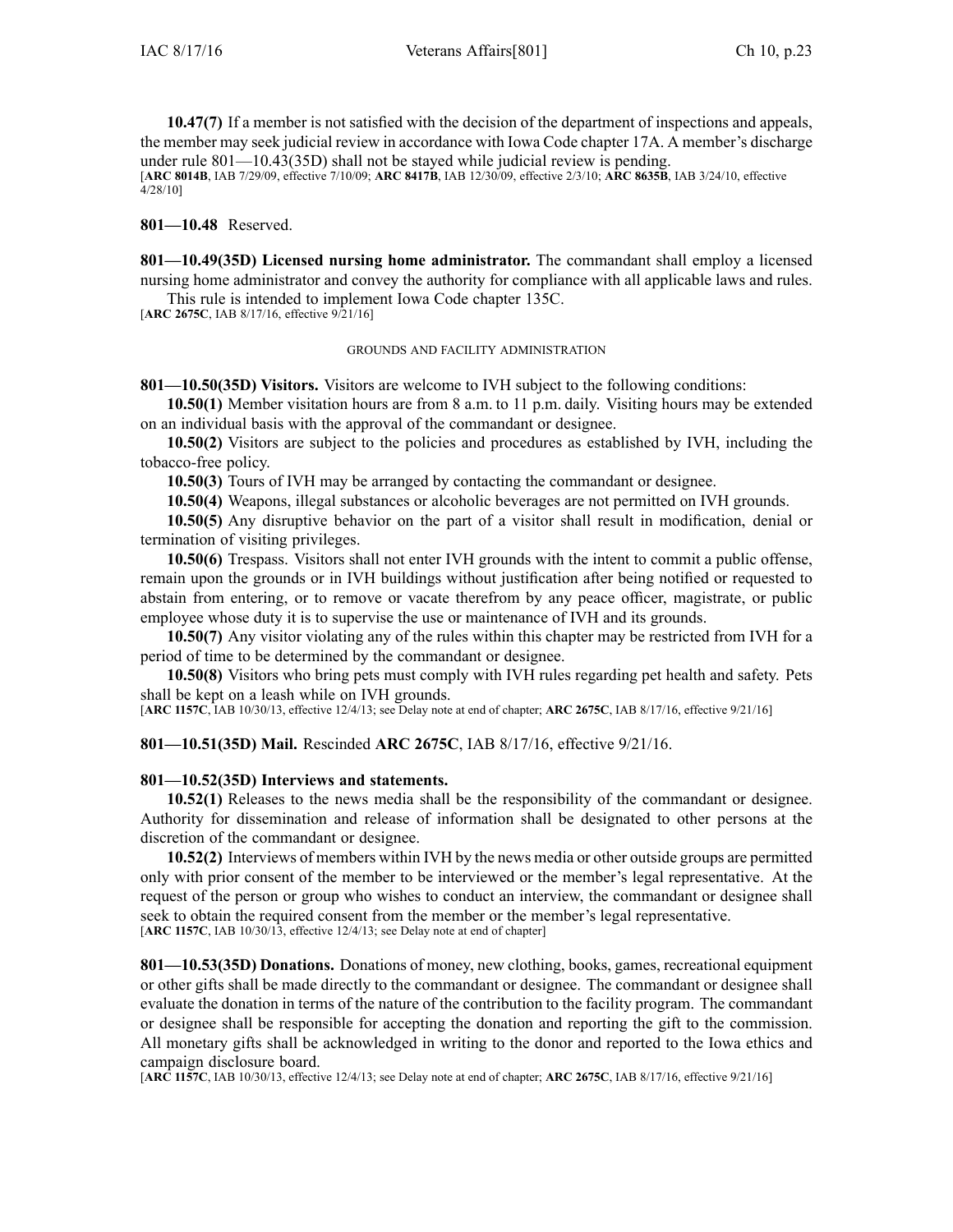## **801—10.54(35D) Photographing and recording of members and use of cameras.**

**10.54(1)** Photographs and recordings of members within IVH by news media or other outside groups are permitted only with prior consent of the member to be photographed or recorded, or the member's legal representative. At the reques<sup>t</sup> of the person or group who wishesto make photographs or recordings, the commandant or designee shall seek to obtain the required consent from the member or the member's legal representative.

**10.54(2)** Every effort shall be made to preserve the inherent dignity of the member and to preclude exploitation or embarrassment of the member or the family of the member. [**ARC 1157C**, IAB 10/30/13, effective 12/4/13; see Delay note at end of chapter]

## **801—10.55(35D) Use of grounds and facilities.**

**10.55(1)** Persons wishing to use the facilities and grounds for civic purposes, programs for members, meetings, and similar purposes, must contact the commandant or designee at least two weeks in advance of the requested date. The commandant or designee may disapprove <sup>a</sup> reques<sup>t</sup> when the requested facilities are scheduled for use by or for the members, or when the activity would disrupt the normal operation of IVH. Previous arrangements to use the facilities or grounds may be canceled by the commandant or designee in the event of an emergency or when changes in the schedule require the use of the facilities or grounds for the members. Persons who use the facilities or grounds shall be held responsible for leaving the facilities or grounds in satisfactory condition and for any damages caused by or resulting from use.

**10.55(2)** Outside organizations permitted to use facilities or grounds shall observe the same rules as visitors to the facility.

[**ARC 1157C**, IAB 10/30/13, effective 12/4/13; see Delay note at end of chapter]

**801—10.56(35D) Nonmember use of cottages.** Cottages may be made available to IVH staff or to other members of the public with the commandant's or designee's approval and at the established rate.

**10.56(1)** Expenses incurred as <sup>a</sup> result of damage or need for exceptional cleaning/sanitizing procedures, or both, may result in additional charges as determined by IVH.

**10.56(2)** Posted occupancy capacities shall not be exceeded and may be grounds for denial of use.

**10.56(3)** Pets are only allowed inside the cottages as outlined in the IVH cottage occupancy policy. [**ARC 8014B**, IAB 7/29/09, effective 7/10/09; **ARC 9689B**, IAB 8/24/11, effective 9/28/11; **ARC 1157C**, IAB 10/30/13, effective 12/4/13; see Delay note at end of chapter; **ARC 2675C**, IAB 8/17/16, effective 9/21/16]

### **801—10.57(35D) Operating motor vehicles on grounds.**

**10.57(1)** The operator of <sup>a</sup> motor vehicle shall have <sup>a</sup> valid license for the type of vehicle being driven upon IVH grounds.

**10.57(2)** All persons operating <sup>a</sup> motor vehicle on IVH grounds shall comply with the applicable state and local laws and IVH policies.

**10.57(3)** No driver of <sup>a</sup> motor vehicle or motorcycle shall disobey the instructions of any traffic-control device, warning, or sign placed.

**10.57(4)** No person shall drive any vehicle in such <sup>a</sup> manner as to indicate either <sup>a</sup> willful or wanton disregard for the safety of person or property. The person operating the motor vehicle or motorcycle shall have same under control and shall reduce the speed to 20 miles per hour on IVH grounds and reduce the speed to <sup>a</sup> lower, reasonable rate when approaching and passing <sup>a</sup> person walking in the traveled portion of <sup>a</sup> street.

**10.57(5)** No person shall stop, park, or leave standing any type vehicle in established fire lanes, emergency vehicle areas, and other essential lanes. No person shall park any type vehicle on roadways.

**10.57(6)** No person shall leave any type vehicle unattended by not locking doors or removing keys.

**10.57(7)** Failure to comply with rules may cause limitation or curtailment of driving privileges on IVH grounds for an indefinite period.

**10.57(8)** Motor vehicles belonging to members may be parked in member-designated parking on IVH grounds.

This chapter is intended to implement Iowa Code subsection [35A.3\(4\)](https://www.legis.iowa.gov/docs/ico/section/35A.3.pdf) and chapter [35D](https://www.legis.iowa.gov/docs/ico/chapter/35D.pdf).